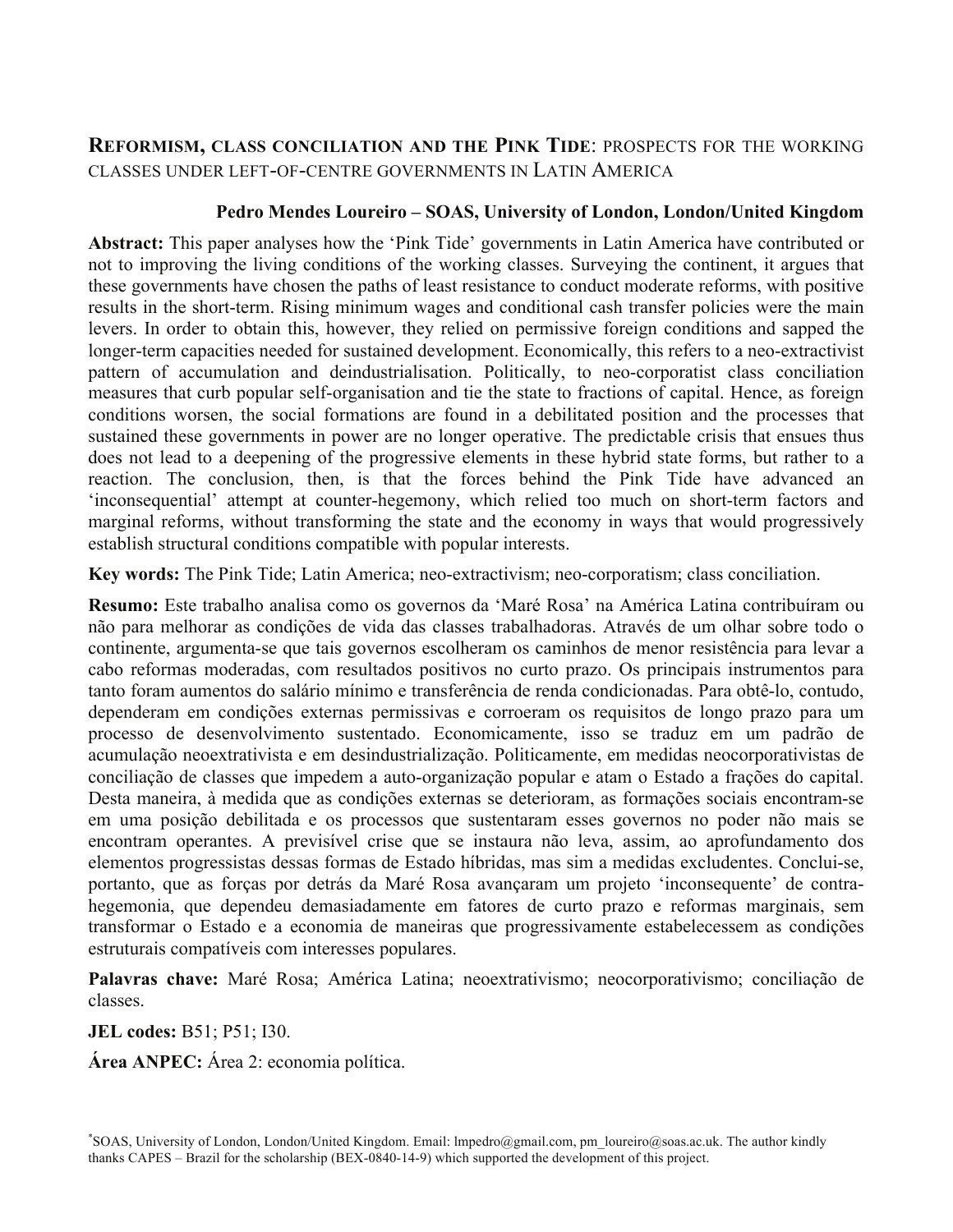## **REFORMISM, CLASS CONCILIATION AND THE PINK TIDE**: PROSPECTS FOR THE WORKING CLASSES UNDER LEFT-OF-CENTRE GOVERNMENTS IN LATIN AMERICA

#### **1. INTRODUCTION**

Towards the end of a long period of developmental regimes, from roughly 1930 to 1980, Latin America became the world's laboratory for neoliberalism, pioneering transitions in Chile and Argentina in the early and mid-1970s. This soon spread to most of the continent and, alongside a crisisridden decade of the 1980s, it underwent the most thorough neoliberal transformation in the world (Sader 2011). Countries across the region promoted trade and financial liberalisation, cut the already small welfare entitlements and privatised state assets, whilst firms integrated themselves into low value-added sections of global value chains (de Medeiros 2009, 2011, Saad-Filho 2010). What resulted was a highly unstable, low-growth model, systematically dependent on foreign direct investment (FDI): the Latin American growth rate, on average 5.8% and never below 3.0% between 1961-1980, dropped to 2.3% between 1981-2000, with several years of negative or near-zero growth (World Bank 2015). The social record did not fare much better, with rising unemployment, labour market informality, poverty and inequality. Illustratively, the simple country-average of the Gini index of household per capita income increased by 0.05 (approximately 10%) between the early 1980s and 2002 (Cornia 2012: 4), whilst poverty rates increased from 40.5 to 44% of the population (Robinson 2008: 252) (Cornia 2012, Robinson 2008). Popular approval of governments consequently fell and, starting with Venezuela in 1998, many countries have elected presidents running on platforms allegedly antithetical to neoliberalism.

This continental movement, known as the 'Pink Tide,' has been the object of much controversy.<sup>1</sup> Assessments of the economic, social and political record of these governments vary widely. Some see in them a reproduction of the patronage and clientelistic political models for which the region has been known (e.g., Castañeda 2006, Edwards 2010). Others understand that these governments are committed to deep-rooted political and economic change, perhaps capable of breaking with the region's entrenched patterns of inequality and exclusion (e.g., Sader 2011). A third group of scholars (e.g., Spronk and Webber 2014a, Veltmeyer 2013) is sceptical of the prospects for popular gains, considering that they have not empowered the population, but co-opted social movements and trade union leaders to implement a slightly modified version of neoliberalism. In spite of these interpretive disagreements, the social record has indeed improved considerably when compared to the preceding decades, and growth picked up for some years: the simple country-average of the Gini index for household per capita income dropped by approximately 0.04 (8%) between 2002 and 2010 (Cornia 2012: 4), and the simple average of growth rates was 4.1% for the region between 2004 and 2011 (World Bank 2015).

More recently, however, several countries have experienced mounting political and economic problems. With escalating crises in Argentina, Venezuela and Brazil, all the signs for another paradigm shift in Latin America are in place. In light of the Pink Tide's unravelling, the moment thus seems ripe

<sup>&</sup>lt;sup>1</sup> There is now a burgeoning literature on the topic. As a sample of different positions aiming at a wider interpretation of the phenomenon, see (Dello Buono and Bell Lara 2006, Flores-Macias 2012, Goodale and Postero 2013, Hershberg and Rosen 2006a, Leiva 2008, Macdonald and Ruckert 2009, Panizza 2009, Regalado 2007, Sader 2011, Silva 2009, Spronk and Webber 2014a, Webber and Carr 2013).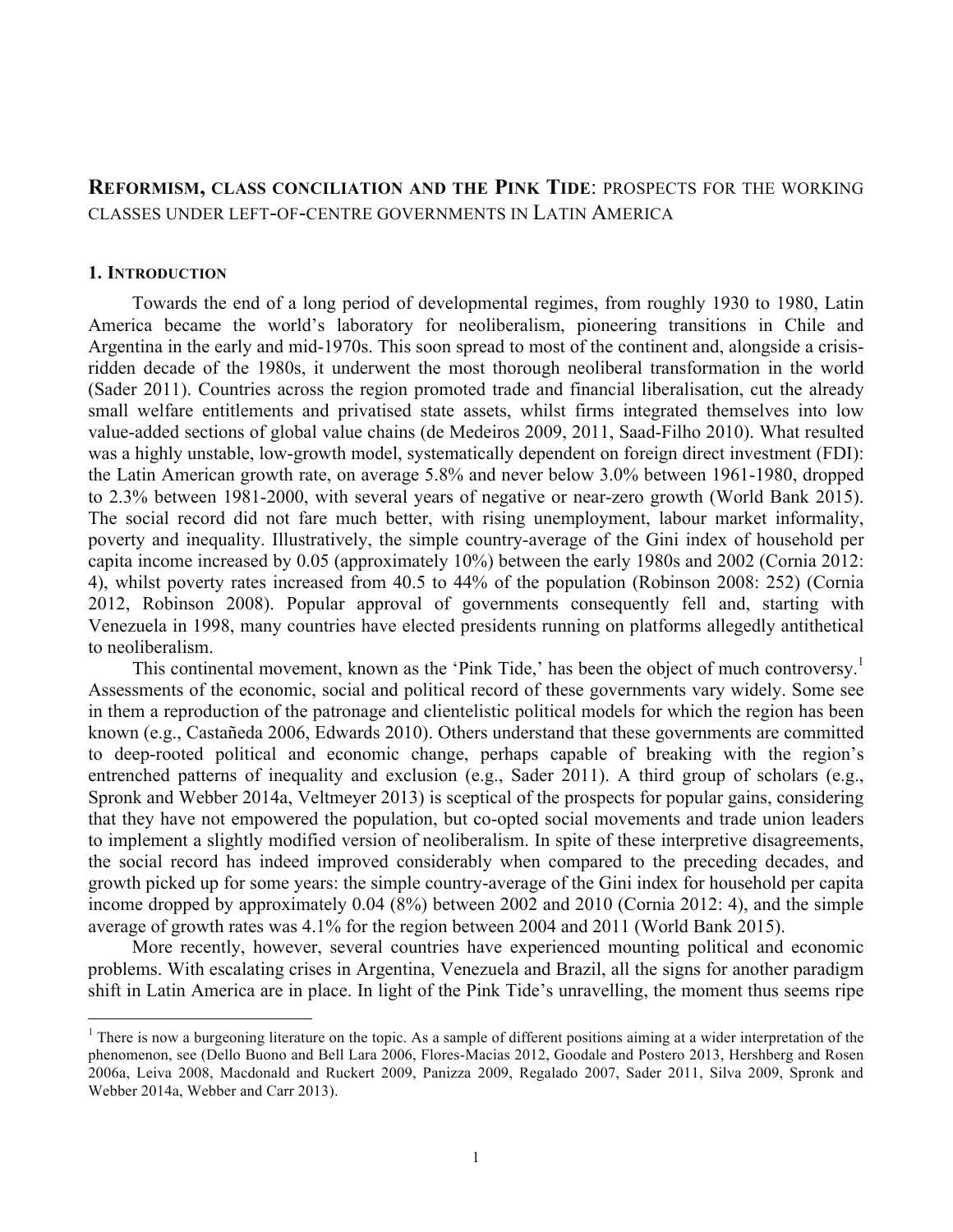for an appreciation of the significance of this historical moment and what it entails for the future of the region. The present study attempts to offer such a contribution: understanding to what extent have the Pink Tide governments contributed to launching a sustained process of material gains for the working classes in Latin America. In order to do so, it discusses the economic and political trends prevailing in the continent as a whole, focusing on changes to the productive structure of the economies, the new matrix of social policies and the political strategies carried out to keep these governments in power. These three dimensions can be respectively synthesised in a shift towards neo-extractivism, the rise of conditional cash transfer policies (CCTs) and broad electoral fronts combined to a neo-corporatist pattern of class relations.

The main argument of this paper is that the Pink Tide governments have, in different ways, indeed *promoted* changes that economically benefitted the working classes, but employing a strategy incapable of securing the mid-term *sustainability* of this process. Conversely, the very processes that led to better standards of living reinforced a precarious international insertion of the countries, as they stimulated a neo-extractivist pattern of accumulation, and also disorganised the working classes and social movements, as they depended on neo-corporatist class conciliation measures and the repression of independent class struggle. Therefore, these improvements were not accompanied by selfreinforcing economic and political conditions, but rather by an increased likelihood of any situation of crisis being 'solved' via an exclusionary shift in policies or government. In broad terms, the forces behind these governments have advanced an 'inconsequential' attempt at counter-hegemony, which relied too much on short-term factors and did not transform the state and the economy in ways that would progressively establish structural conditions compatible with popular goals. The argument can be divided into four elements:

- i. There were substantial material gains for the working classes not entirely ascribable to positive international economic conditions, but partially due to active government policies;
- ii. To bring about these improvements, the governments have i) relied on and promoted a neoextractivist pattern of accumulation; and ii) reproduced themselves politically via broad fronts, centrally relying on neo-corporatist class conciliation measures, cash transfers to the most destitute groups and repression of independent struggles, without promoting far-reaching transformations of the state institutionality or of class relations;
- iii. Neo-extractivism and neo-corporatist class conciliation erode the sustainability of this process, as they respectively i) cement a peripheral insertion in the world market and a class structure with a sizeable amount of precarious employment; and ii) disorganise the working classes and social movements, which are then incapable of mounting (extra-institutional) pressure;
- iv. Therefore, it becomes increasingly likely that, when these social formations face a crisis, it will not be the progressive elements in these hybrid state forms that will be deepened. On the contrary, a transformation of state power in an exclusionary direction is to be expected.

The remainder of the paper is structured as follows. The second section, after this introduction, presents the debate on Latin America as a whole, at the most general level. It lays down three interpretative frameworks that frame the later discussion. The third section discusses the recent political and economic trends of the region. It sequentially covers the changes to the countries' productive structures and to their insertion in the world market, the resulting class structures and standards of living, the changing mix of social policies and, finally, the participation of state power in class relations. The last section presents some concluding remarks.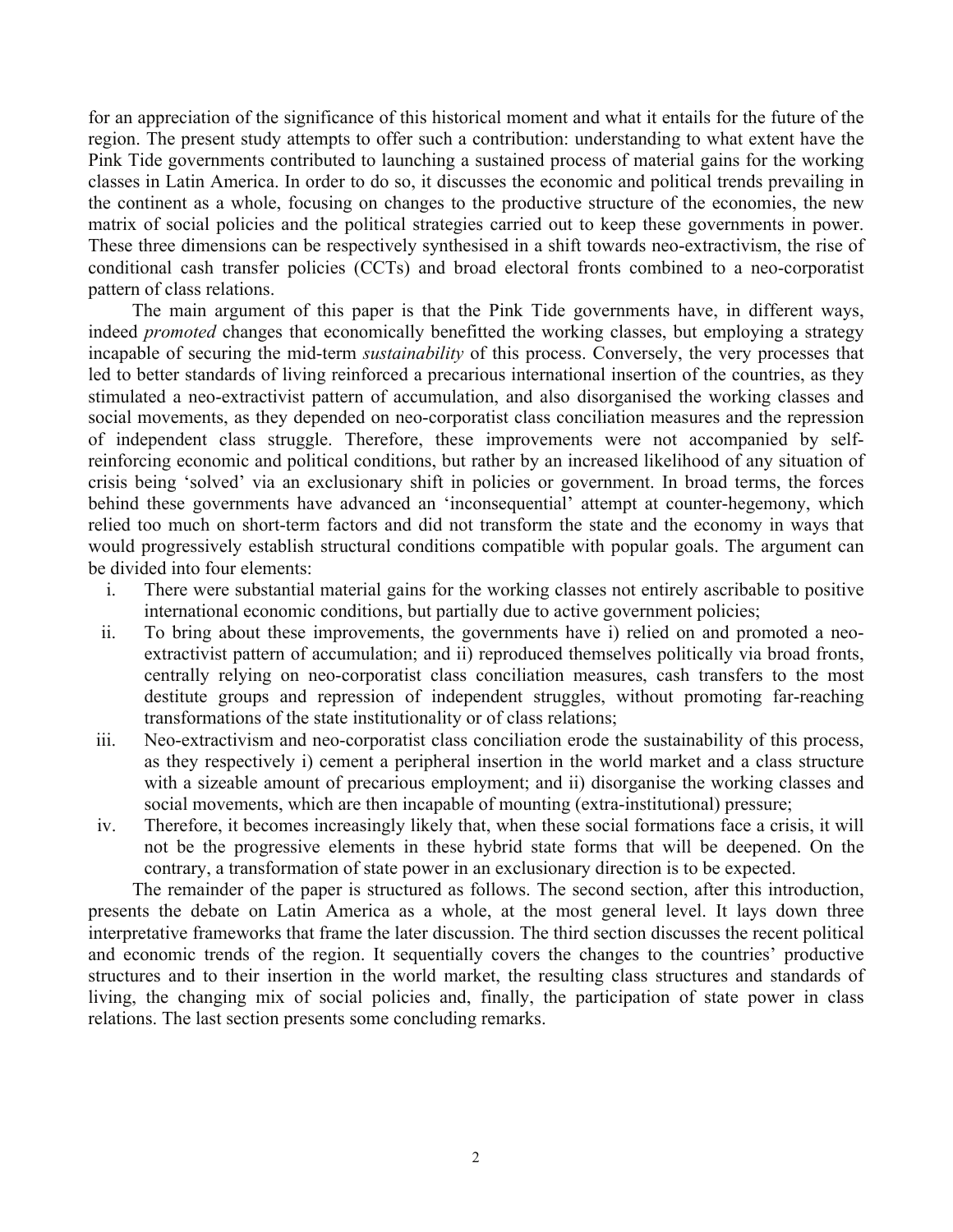### **2. BETWEEN POPULISM, POST-NEOLIBERALISM AND RECONSTITUTED NEOLIBERALISM: THREE INTERPRETATIONS OF THE PINK TIDE**

As mentioned above, there are three main discernable approaches to the Pink Tide. Mainstream analyses (Castañeda 2006, Edwards 2010, Levitsky and Roberts 2011, Weyland *et al.* 2010a) tend to highlight the importance of global economic conditions, particularly the commodities boom, and of market-conforming policies, especially conditional cash transfer programmes (CCTs), in bringing about social improvements. On the other hand, they denounce the state's greater involvement in the economy, such as via nationalisations or planning measures, as inefficient (Weyland 2009, 2010). In this general prescriptive framework, the necessity of maintaining balanced budgets and promoting trade and financial openness is unquestionable, seen as 'fundamental market principles' (Weyland 2011: 74). Much in line with the Post-Washington Consensus,<sup>2</sup> targeted poverty-alleviation measures and public investment in so-called human capital are considered desirable. There is thus much praise for conditional cash transfer programmes (CCTs), education reform and labour training policies, as well as the prudent macroeconomic policies of some countries, particularly Chile (Levitsky and Roberts 2011, Weyland *et al.* 2010a). The line is drawn at economic policies that distort the allocation of resources by influencing relative prices (e.g., exchange and price controls), at showing tolerance to inflation or by attempting to implement universal social policies.<sup>3</sup>

The cornerstone of this narrative is the ambivalent opportunity created by the commodities boom and high international liquidity (Edwards 2010, Weyland 2009, 2010, 2011, Weyland *et al.* 2010b). This has undoubtedly alleviated the balance of payments constraint on the economies and raised tax revenues, thereby creating the possibility of extending state measures without short-term negative consequences. And herein allegedly lies the risk. Whenever the leftist governments used this opportunity to address social demands more rapidly, they have thereby created a boom and bust cycle. As soon as the permissive foreign conditions are no longer in place, the policies will be reversed. Not only this, but since the latter were inefficient to begin with, their net effect is negative. In other words, the commodities boom creates the possibility of drifting from the neoliberal policy prescription, as it decreases short-term constraints via rent appropriation, but if governments go down this path they are really only harming their economies. In fact, some authors argue that the policy orientation of governments is essentially defined by the constraints the foreign scenario presents, regardless of their ideological preferences: if reserves are available, they will be leftist and favour redistributive measures; if not, they will follow the neoliberal orthodoxy (Murillo *et al.* 2011, Weyland 2009)

A second line of reasoning, whilst recognising the limitations of these governments, tends to see in them the best viable option, a post-neoliberal alternative (Hershberg and Rosen 2006b, Kozloff 2008, Rodríguez-Garavito *et al.* 2008, Sader 2011, 2013a). The main point, often from a realist geopolitical framework, regards the independent and multi-lateral foreign policies in place. As Sader (2011: 141) puts it, the 'fundamental dividing line is between those countries that have signed free trade treaties with the United States, and those that prioritize processes of regional integration.' These foreign policies were responsible for reducing the US's influence on the region and establishing stronger links between Latin American countries, forging a regional bloc capable of autonomous development (i.e., more independent from the US). The second dimension important in this current concerns social policies. It stresses their role in lifting large swathes of the population from poverty and

<sup>&</sup>lt;sup>2</sup> For a critical discussion of the Post-Washington Consensus, see Fine *et al.* (2001).<br><sup>3</sup> Weyland's (2011: 79) criticism of Bolivia is illustrative: 'Morales has engaged in typical rentier behavior. He has created new spending programs, especially "universal" health insurance and a conditional school grant, and has made old-age protection more generous.'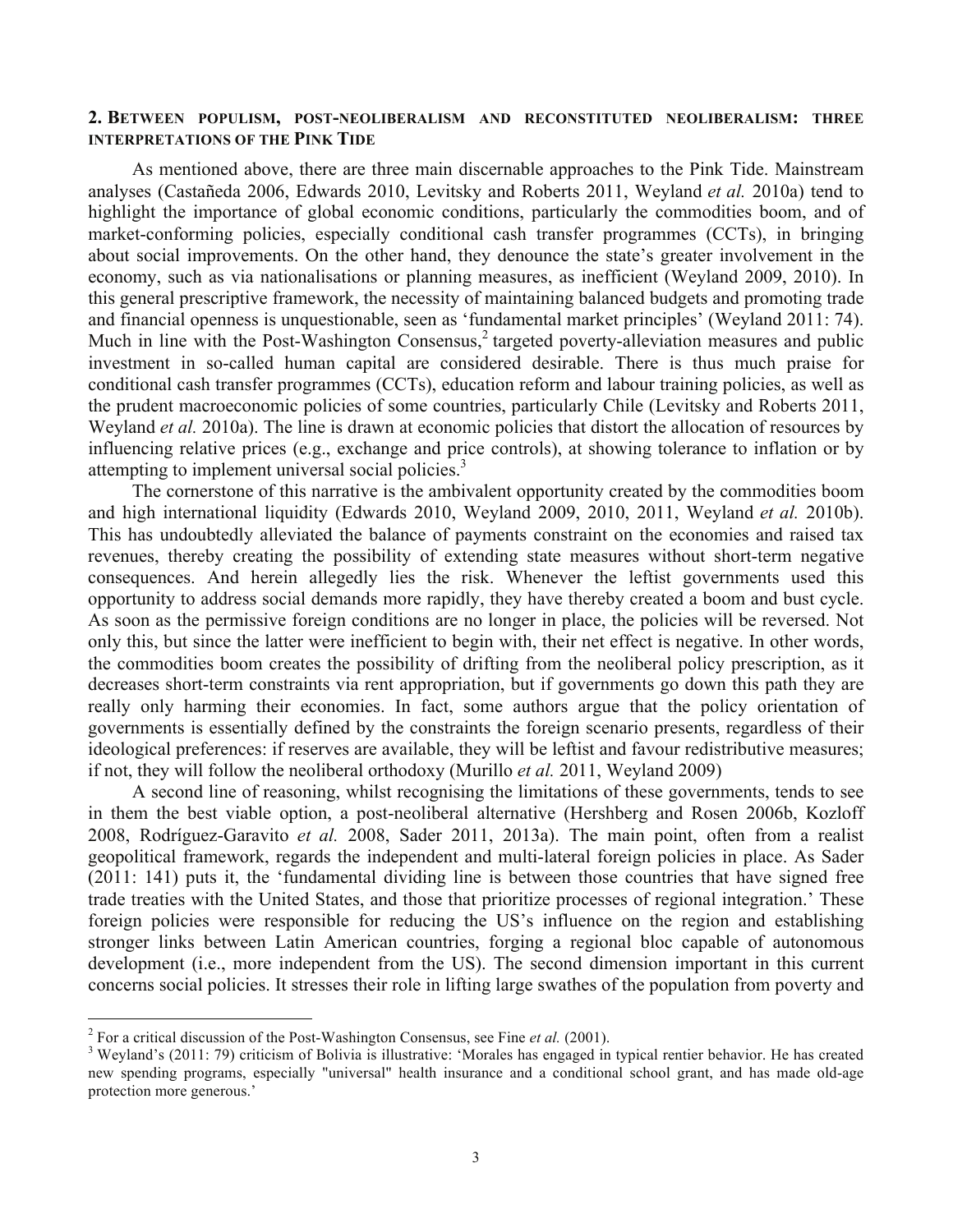reducing inequality, going against the trends of the preceding decades and arguably representing a break with neoliberalism (Sader 2011: 60). Lastly, these authors also emphasise the state's more active role in the economy, considering that revamped planning capacities and a co-ordination of accumulation to favour 'national interests' can bring about growth and redistribution.

These authors do not deny that the Pink Tide governments have got shortcomings, to be sure. For example, elements of neoliberal macroeconomic management, such as excessively prudent fiscal balances and stringent monetary policy, are widely recognised. They are seen, however, as ultimately beyond the reach of these governments, explained by opposition from the domestic media and rightwing forces, imperialist pressures or notions of an ideological hegemony of neoliberalism. In other words, little attention is paid to how the strategies these forces employ to hold on to the state might be contradictory or bear self-defeating elements. A blind eye is turned, for example, to the processes whereby these governments repress popular and working class organisations not allied to them. In light of this, the message is that these governments are at the forefront of the fight for better conditions of living for the population. The far left is seen as committed to sectarian politics, so the only other possibility would be the return of the right. The political implication is that broad fronts and alliances are necessary, incorporating, if need be, sectors of the local capitalist classes.

Finally, a third line of argument is critical of the Pink Tide governments because, according to this view, they have not promoted substantial breaks with neoliberalism or have, for different reasons, disempowered the popular classes – it is a matter of a reconstituted neoliberalism (Modenesi 2012, Petras and Veltmeyer 2007, Robinson 2008, Spronk and Webber 2014b, Veltmeyer 2013, Webber and Carr 2013). Certain authors recognise the positive trends in poverty and inequality reduction, whilst others downplay them, but the central elements in this narrative are the narrow character of the reforms enacted, the consolidation of a particularly problematic pattern of accumulation (neo-extractivism) and attempts at class conciliation. The conclusion, then, is that whatever gains might have obtained for the working classes, they are both small and unsustainable.

In this vein, the reforms are seen as timid changes within an exclusionary pattern of accumulation, offering limited benefits to the popular classes whilst re-composing and better serving the interests of capitalists. Riding the wave of the commodities super cycle, these governments have stimulated a neo-extractivist pattern of accumulation that allegedly promotes deindustrialisation, worsens the quality of jobs created, reduces the importance of the domestic market and strongly degrades the environment (Veltmeyer 2013). With minor tax hikes on extractive activities, these governments were able to distribute some benefits for the underclasses in manners that bypass or prevent popular organisation. Hence the idea of a neodevelopmental state (Boito Jr and Berringer 2014), which organises the interests of the dominant classes via a more active participation in the circuit of capital, or of a compensatory state (Gudynas 2012), which implements minimalist social policies financed by extractivism without affecting basic class structures.

This process was also marked by the disorganisation and de-mobilisation of the working classes, whose leaders are co-opted into becoming state managers and whose independent struggles are strongly repressed (Bonnet and Piva 2012, Castorina 2013, Oliveira *et al.* 2010). In more acute cases, such as Bolivia and Argentina, state power under the Pink Tide is seen as an instrument to curb popular radicalism, and thus actually works *against* the possibility of more progressive developments (Castorina 2013, 2014, Webber 2011, 2013). The Pink Tide governments are, in short, essentially responsible for recomposing capitalist hegemony after moments of crisis. It is thus expected that after a prolonged downturn of the global economy these experiences will end, and, given the lack of institutionalisation of social policies and the fact that basic class relations were not altered, the gains for the working classes will be reversed.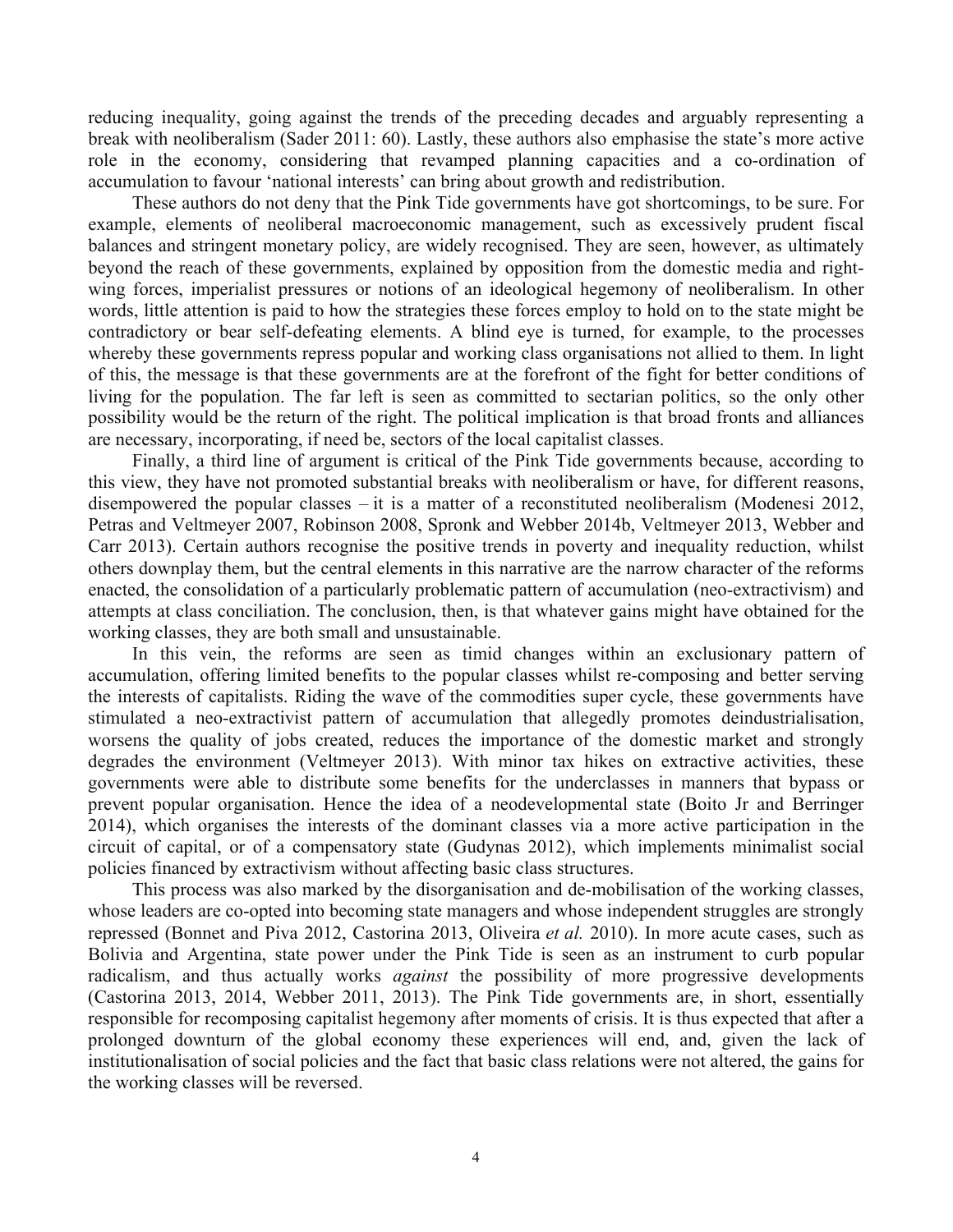### **3. NEO-EXTRACTIVISM, CCTS AND NEO-CORPORATIST CLASS CONCILIATION: A BIRD'S EYE VIEW OF THE PINK TIDE**

Having surveyed the wider interpretative frameworks, the text now covers the relevant economic and political developments. The first element is the changing productive structure and international insertion of these economies. This comprises the rising importance of extractive activities and deindustrialisation, leading to a re-primarisation of exports, with negative mid-term consequences. The second point brings forth the class structures associated to this pattern of accumulation and changes to the standards of living. It is shown that the latter have improved and there is reduced labour informality, but also structural precariousness in face of the worse quality of the jobs created. Finally, the text covers the changes to social policies and how the state has dealt with class relations. The central points here are the dissemination of CCTs, which have actively reduced poverty and inequality, the incorporation *cum* co-option of social movements and class entities into the state apparatus and the repression of independent struggles. It is suggested that this can be understood as a form of neocorporatism, which brings class relations into the state apparatus and routinises social conflicts.

#### **3.1. The productive structure: neo-extractivism and deindustrialisation**

One of the most salient aspects of the recent economic trends in Latin American countries is their renewed dependence on the extraction of natural resources, particularly the export of primary commodities. This has been variously described as a neo-extractivist pattern of accumulation (Burchardt and Dietz 2014, Féliz 2012, Gudynas 2009, López and Vértiz 2012, Veltmeyer 2013, Webber 2014), a re-primarisation of the structure of exports (Corrêa *et al.* 2013, Gonçalves *et al.* 2009, Pinto 2011) or, indeed, a commodities consensus (Katz 2015, Svampa 2013). The central feature this characterisation conveys is that the extraction and export of primary goods has become the driving element of capital accumulation in Latin America. This does not imply such activities are the largest element of GDP, but rather that they are the main dynamic force in the economic cycle. Consequently, estimations show how the foreign sector drove the growth of Latin American economies during the 2000s, led by commodity exports (Caldentey and Vernengo 2010). <sup>4</sup> Accordingly, agricultural and extractive commodities have risen from 41 to 53% of total Latin American exports between 1999 and 2013, whilst manufacturing decreased from 58 to 44% (Ray *et al.* 2015: 5). If the centrality of unprocessed commodity exports is similar to 'old' extractivism, what qualifies it as *neo*-extractivism is, in turn, the greater participation of the state in these activities, essentially via tax regimes that capture a varyingly higher parcel of rent, on which social policies are funded (Arsel 2012, Arsel and Angel 2012, Gudynas 2009, 2012). The precise tax regimes, which affect the capacity of funding social policies, and the reliance on mineral or agricultural exports, which have got different technological content and linkages, are an important differentiation between these experiences. These are, however, differentiations *within* a broad neo-extractive pattern of accumulation.

The implications of this process can be felt at different levels. On a local scale, the communities directly affected by extractive projects are subjected to environmental degradation and a destabilisation of their social reproduction, given that very few benefits spill over (Veltmeyer 2013). This heightens the spatial inequality of accumulation and sponsors processes of accumulation by dispossession, in which transnational companies, guarded by state power, continuously advance over natural resources.

<sup>&</sup>lt;sup>4</sup> In Central America, remittances are the driving factor, which can be conceptualised as an export of labour (Caldentey and Vernengo 2010, Robinson 2008).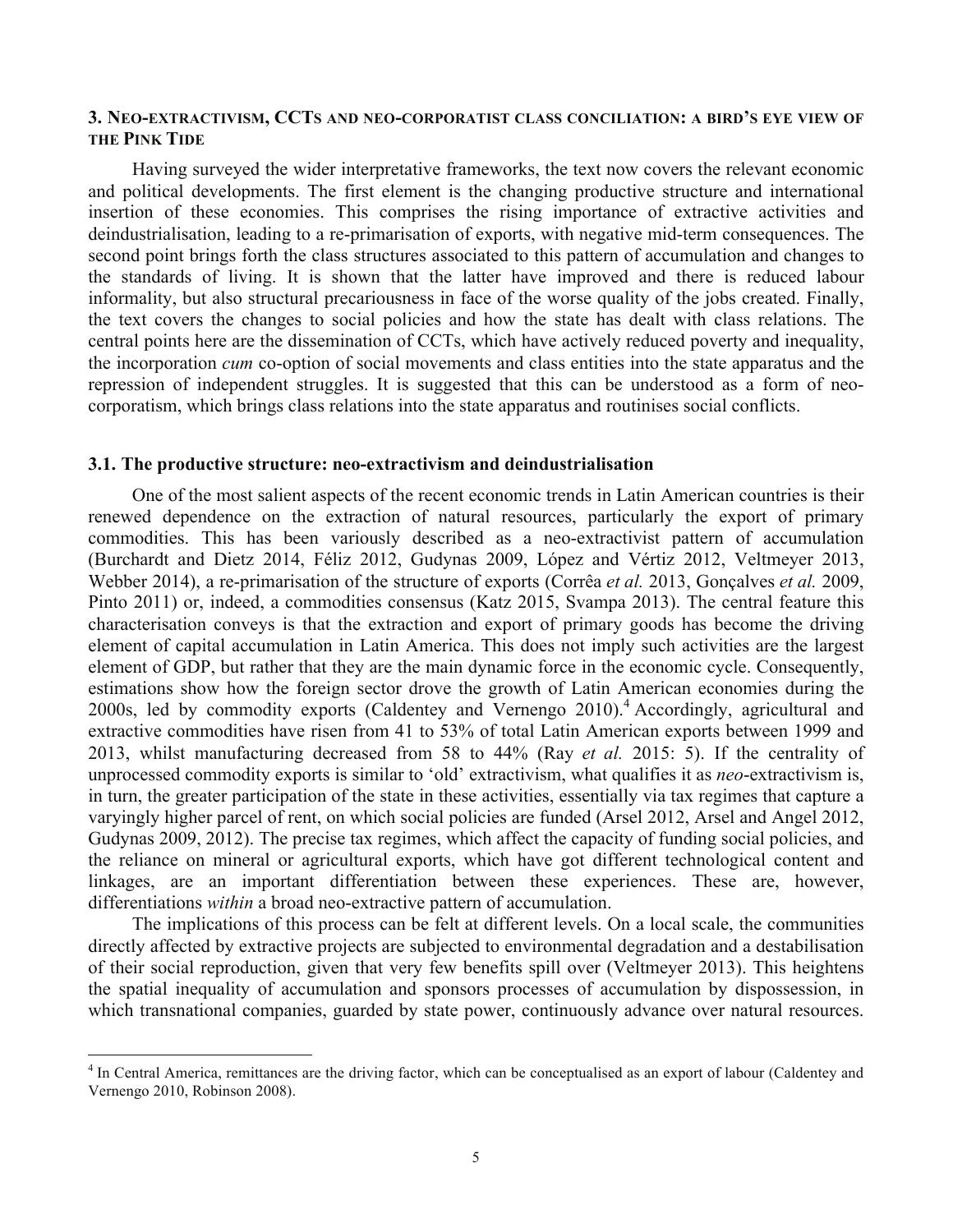This amounts to the expanded commodification of nature and the forced proletarianisation of small farmers and whatever peasantry there still is (Webber 2014).

On a macro level, the results are more complex. The currency inflows obtained with commodity exports present both opportunities and risks, which can be analysed under the so-called 'Dutch disease' and the possibilities of avoiding it (Saad-Filho and Weeks 2013). The risks exist insofar as a rapid increase of foreign currency inflows, generally due to higher export prices,  $5$  might appreciate the domestic currency and thus decrease the competitiveness of the manufacturing sector, forestalling the diversification of the economic base (Bresser-Pereira 2011, 2012a, Frenkel and Rapetti 2012). Once this boom is over, the economy would find itself in a worse position, given the lower technological content and linkages of commodity production. This is not, however, a necessary outcome – given appropriate policies, the currency overvaluation can be checked and the resources directed to developmental objectives (Saad-Filho and Weeks 2013). Capital controls, the establishment of sovereign funds and higher taxation of commodity exports are amongst some of the possible mechanisms to prevent the Dutch disease. Natural resource-based booms are thus not a curse, but they do present risks that must be faced via an appropriate set of policies.

The actual results are mixed. On the one hand, the currency inflows obtained with commodity exports relaxed the balance of payments constraint (particularly during the 2003-2007 period), allowing for higher growths rates than would have otherwise have been possible (Ocampo 2007, 2009, 2014). With different degrees of intervention in the foreign exchange market, the countries were also able to accumulate a substantial amount of reserves, providing buffers against external volatility: the region's gross international reserves increased from US\$ 163 billion in 2001 (ECLAC 2010: 272) to US\$ 830 billion in 2013 (ECLAC 2014: 191). States throughout the region have also, to different extents, increased the taxation of such activities, and these resources were central in expanding social policies.

On the other hand, there is strong evidence that, except for Argentina, the region's exchange rates were overvalued during the 2000s (Frenkel and Rapetti 2012). This suggests that measures to neutralise the Dutch disease, if existent in some cases, were mostly insufficient. Hence, the turn to neoextractivism has contributed to an already existent and ongoing process of deindustrialisation (Brady *et al.* 2011, Bresser-Pereira 2011, 2012b, Frenkel and Rapetti 2012, Ocampo 2007, 2009, 2014). The latter, to be sure, did not begin under the left-of-centre governments. Since its heyday as the manufacturing centre of the global south, during the ISI period, Latin America has lost relative importance in global manufacturing and the share of industrial employment has consistently decreased (Palma 2010).

There are two stages to this process. First, neoliberalism implied a restructuring of the region's insertion in the world market, dealing a first blow to manufacturing. The abandonment of active industrial policies and the trade and financial opening are the main factors behind this (Bogliaccini 2013). What then followed was a 'standing still,' defensive policy that perpetuated deindustrialisation and led to the conclusion that, 'as far as manufacturing is concerned, in [Latin America] the three post-1980 decades might well deserve [the "lost decade" label]' (Palma 2010: 38). The region has, moreover, also been specialising in less competitive manufacturing sectors (CEPAL 2007, Cimoli *et al.* 2010, Palma 2010). Consequently, whilst the Pink Tide governments cannot be held responsible for *initiating* deindustrialisation, their rule has *deepened* it due to the reliance on a neo-extractivist pattern of accumulation without sufficient measures to counteract the Dutch disease.

 $<sup>5</sup>$  It should be noticed that this inflow of reserves can be greatly magnified by accompanying financial movements, at least</sup> partly speculating on future commodity markets.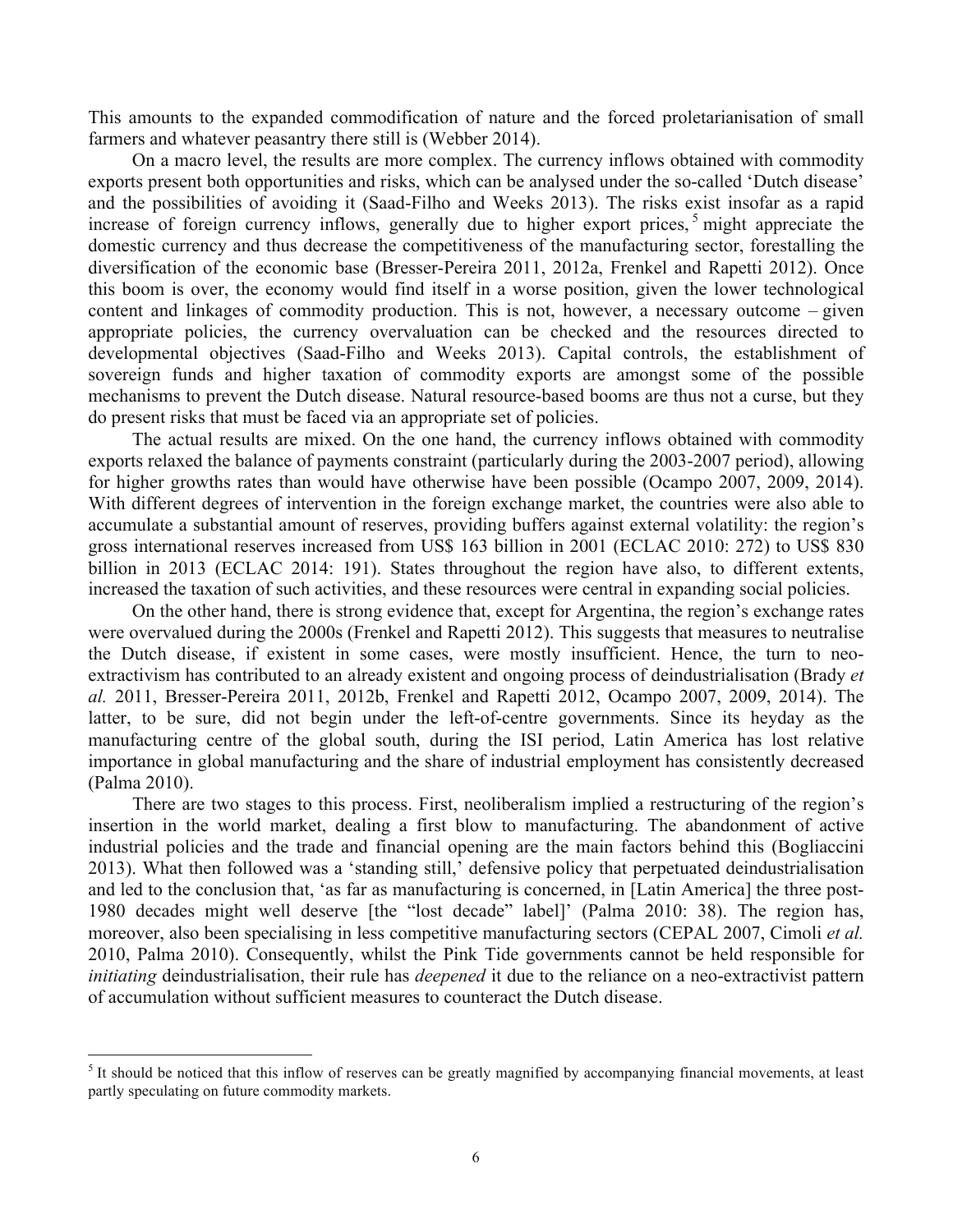Summing up, under the pressure of the commodities boom, virtually all Latin American countries have shifted to neo-extractivism. If this has allowed for financing social policies and alleviated the balance of payments constraint, it also entails negative environmental consequences, spurs deindustrialisation and heightens mid-term external vulnerability. The paper now explores how this reflects on changing class structures, employment patterns and the standards of living of the population.

#### **3.2. Class structures and standards of living under the Pink Tide**

During the neoliberal period (roughly 1980-2000), five trends dominated Latin American class structures: greater structural unemployment; the rise of a migrant labour class and the ensuing dependence of numerous households on remittances; the growth of labour market informality, also as precarious self-employment and micro-entrepreneurialism; deregulation of the labour market; and feminisation of labour (Cornia 2012, Portes and Hoffman 2003, Robinson 2008). This process led to a widely documented rise in inequality and poverty (see note **Error! Bookmark not defined.** above), not to mention stagnant or falling real wages.<sup>6</sup>

What has happened since the turn of the century is a murkier picture, with many sceptical of positive developments (e.g., Robinson 2008, Spronk and Webber 2014b, Webber 2014). Evidence does indicate, however, that at least a partial reversal of these trends is (or was) underway. Poverty, labour income inequality and informality have undoubtedly decreased during the last decade (Cornia 2012, 2014a, Keifman and Maurizio 2014, Lopez-Calva and Lustig 2010, Lustig *et al.* 2013). The simple country-average of the Gini coefficient of household per capita income for Latin America fell by 0.04 between 2002 and 2010 (Cornia 2012: 4), whilst urban poverty dropped 14 percentage points between 2002 and 2012 (ECLAC 2014: 137). Informality decreased approximately 8% during the 2000s (ILO 2013: 59), a striking difference from the beginnings of the preceding decade, when 80% of the jobs created were in the informal sector (ILO 2013: 45). Finally, the population-weighted average real minimum wages increased by 54% between 2000 and 2012 (ILO 2013: 127).

Importantly, there is strong evidence that these developments were in large measure due to government policies (see Cornia 2012, and the contributions in Cornia 2014a). Using panel data for 18 countries to explain the behaviour of inequality, Cornia (2012: 37) finds that changes in external conditions and in the growth rate were positive but of minor importance (a 0.3 to 5.0% contribution to total changes, depending on the model), whilst the appreciation of the real exchange rate had a negative effect on inequality. The main determinants, which overlap with social policies analysed below, were a reduction in the skills premium, due to greater access to secondary education (2.9 to 11.2% contribution to total changes); rising and less unequal labour market incomes, with a central role played by politically determined minimum wage hikes and reduced informality (9.4 to 23.0% contribution); and increased government transfers (9.8 to 23% contribution).

Furthermore, the left-of-centre governments were seen to have, adjusted for all variables employed, reduced inequality considerably more than the rest – with the more radical ones in the Pink Tide positively standing out (Cornia 2012, 2014b). In light of this, it is clear that the Pink Tide governments have positively impacted the livings standards of the working classes. These results discredit interpretations that ascribe to foreign conditions the direct or sole determinant of improved living standards, and likewise require at least a more nuanced view than that of many critics of the Pink

 <sup>6</sup> Average real minimum wages dropped 30% between 1980 and 1990 for Latin America, and were mostly stagnant until 2000 (ILO 2002: 115).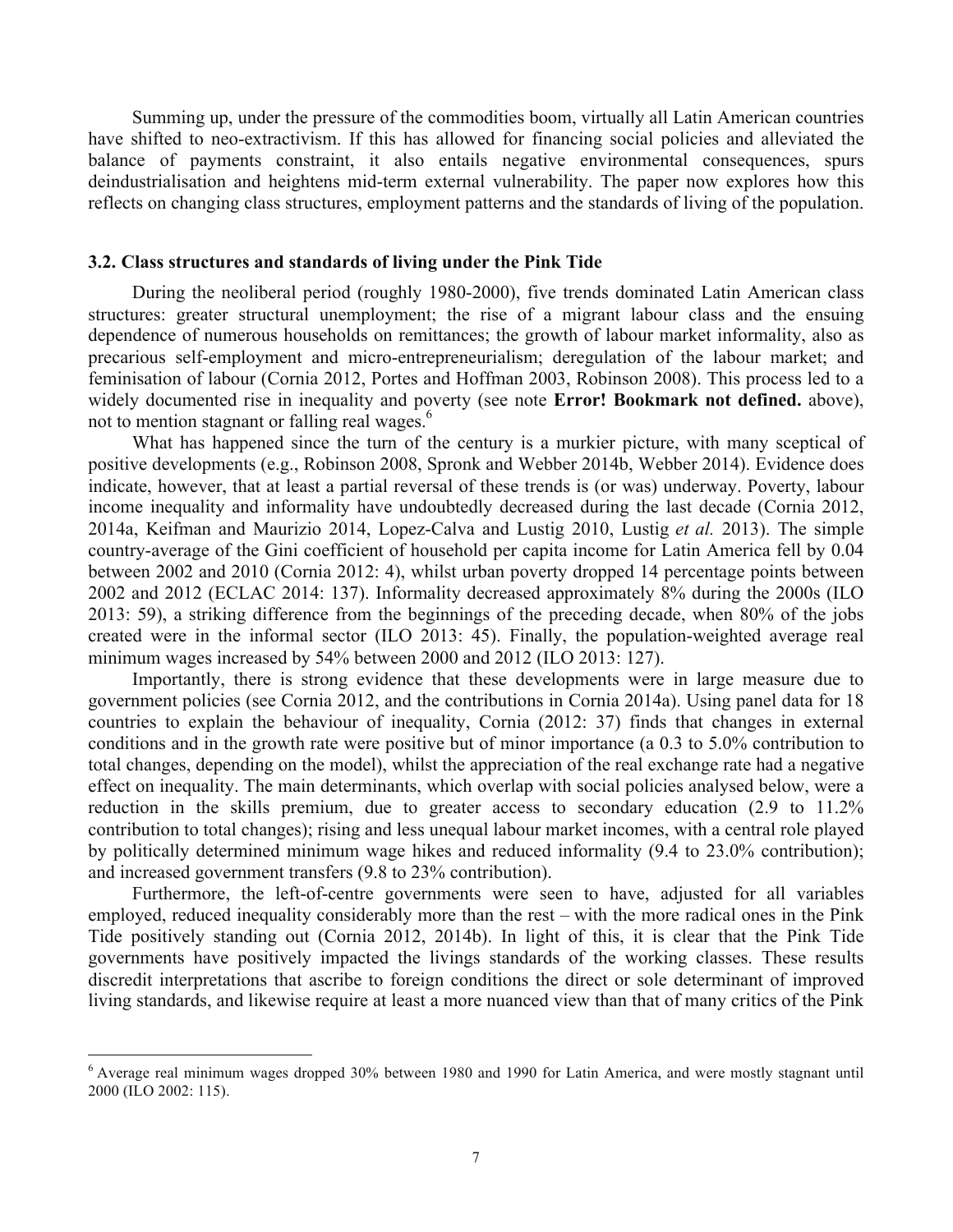Tide. The issue is thus not assessing whether the latter has improved the material conditions of the working classes, but exploring the limits and future prospects for this process.

### **3.3. The changing character of state power: social policies, class relations and struggles**

State power has assumed a different role in class relations. As explained below, if the neoliberal state was mainly the enforcer of market discipline on capital and labour, it now takes on a more active character, as it attempts to mediate (intra-)class relations via economic and social policies and negotiation procedures. This holds true for all levels, and is synthesised in tripartite negotiation forums. They bring capital-labour relations into the state, by which the latter attempts to mediate their class strategies and gains to limits compatible with the continuity of accumulation. This is predicated upon a more direct participation of state power in intra-capitalist relations and in the reproduction of labour power. As regards the former, the attempt to steer accumulation towards a national development project leads to arbitration between different fractions of capital, by actively using procurement policies, sector-specific tax subsidies and the like. For the latter, a significant increase in social policies, however not universal, and rising minimum wages can be observed. Finally, as class conciliation reaches its limits, the continued repression of 'hardliner' popular organisations ensues. It is argued that this state form, on the one hand, is capable of securing greater gains (as compared to the neoliberal state) for the working classes. On the other hand, as its legitimacy is strictly associated to securing the profitability of various fractions of capital and modest gains for the working classes, it is prone to destabilisation as growth falters, and is also relatively incapable of promoting wide-ranging transformations. In short, it secures certain gains for the working classes whilst preventing greater transformations. These developments are reviewed in order.

In the neoliberal period, with the privatisation of state-owned enterprises (SOEs), market liberalisation and the rollback of sector-specific policies, there were relatively few channels through which the state could arbitrate between fractions of capital. Likewise, to assure price stability and repress distributional conflicts, the state intervened less in wage negotiations and repressed workers' mobilisations. Competing in an increasingly globally integrated market was the way to achieve wage gains or higher profitability, and state power was put to enforce this (Bonnet and Piva 2012).

On the other hand, under the Pink Tide the more active role of state power is based on a more negotiated approach. Tripartite forums are central in this process. Through these, qualified class entities enter in negotiation processes with the government, so that issues related to distributional conflicts, wage levels, investment priorities etc., are addressed in an explicitly politicised and state-centred manner (Bonnet 2012, Bonnet and Piva 2012, Piva 2011). Whereas in the 'traditional' idea of corporatism this is usually restricted to tripartite negotiations between organised labour, firm representatives and state managers, what we now observe also encompasses social movements.

There are three main results that come from this neo-corporatist pattern of organising class relations. First, if successful, it routinises social conflicts and is capable of directing capitalist accumulation strategies towards potentially developmental objectives (such as a pro-poor growth pattern). Second, it politicises accumulation, as state power comes to be seen as responsible for the outcomes of the various class fractions. Third, and as a consequence of this, the legitimacy of the government becomes increasingly attached to securing modest gains for the relevant classes – bankruptcies of industrialists, for example, can no longer be 'explained away' as a result of inefficient competition (as in the 1990s), but become a directly political problem (Bonnet and Piva 2012). Therefore, state power also takes on a more active role in intra-capitalist relations and in reproducing labour power to maintain its legitimacy, as analysed below.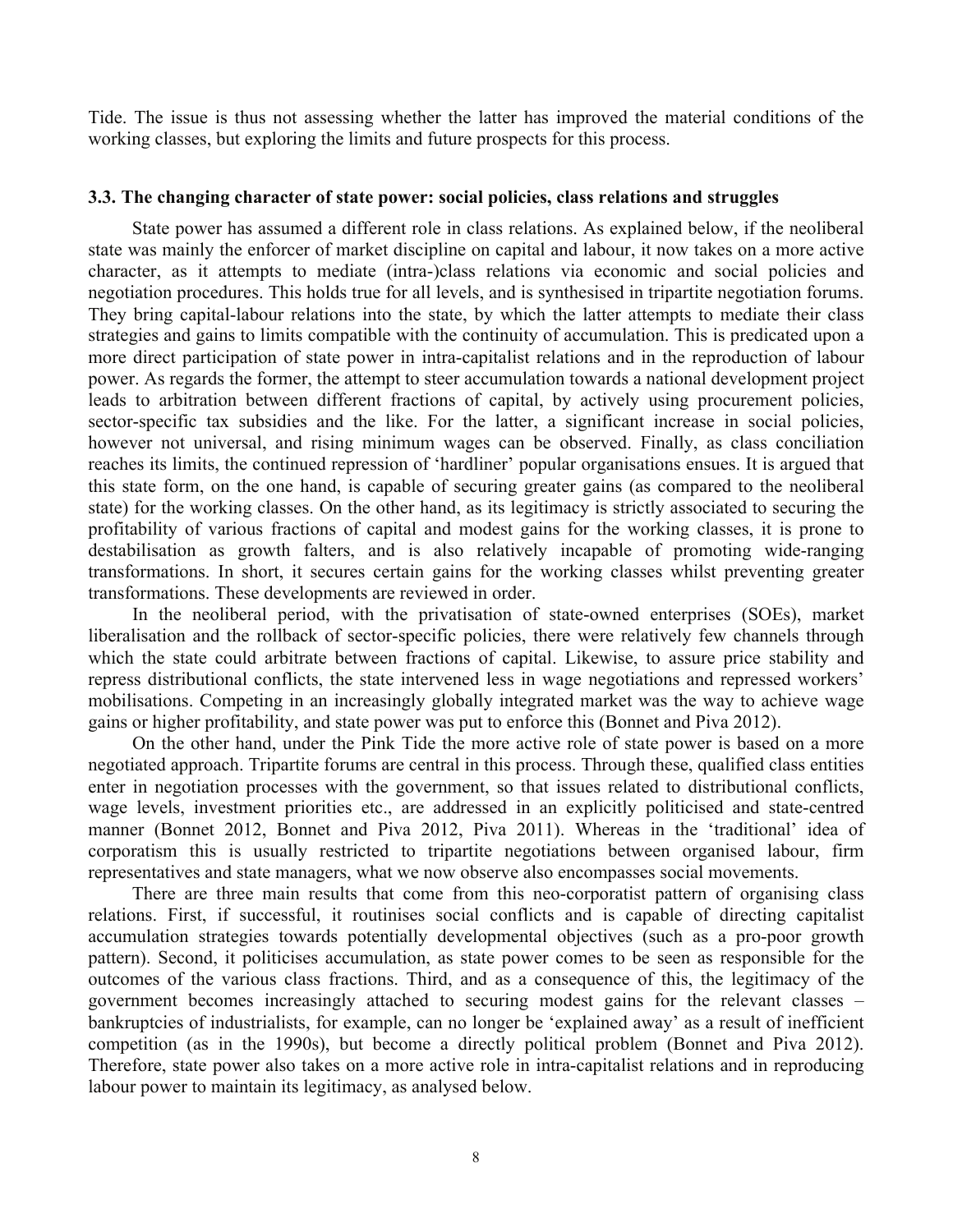With the Pink Tide, there was a recovery of planning capacities, a shift towards more discretionary economic policies and, in some cases (e.g., Argentina, Bolivia and Venezuela), a partial re-nationalisation of formerly privatised SOEs. This is what many authors see as a neodevelopmental state form, which actively intervenes via subsidies and tax exemptions to stimulate particular economic sectors, sponsors the internationalisation of 'national champions' with the aid of development banks, takes on a greater role in providing infrastructure and other public goods, redirects procurement policies to domestic firms of strategic sectors and, in general, attempts to steer accumulation towards a pattern compatible with a particular – and always selective – view of what national development would be (Biancareli and Rossi 2014, Boito Jr and Berringer 2014, Ebenau 2014, Féliz 2012, Morais and Saad-Filho 2012, Petras and Veltmeyer 2007, Schutte 2013). National development comes to be associated, in particular, with the accumulation strategies of the internal bourgeoisie, and this class fraction displaces the hegemonic position of transnationalised financial capital (Boito Jr and Berringer 2014).

In contradistinction to the 'traditional' Latin American developmental state, however, the *neo*developmental state does not seek to overcome the countries' position in the world market and relies less on the domestic market; it is a watered-down version of its precursor (Boito Jr and Berringer 2014, Katz 2014a, 2014b, 2014c). Or, in Boito's and Berringer's words, 'neodevelopmentalism is *the developmentalism of the era of neoliberal capitalism* [...] the development policy that is possible within the limits of the neoliberal capitalist model' (2014: 97, emphasis in the original). The concept then regards this state form that organises a relationship between capitalist class fractions wherein state power is an overt element, attempting to steer accumulation, by a mix of active economic policies, towards a pattern that serves the interests of the internal bourgeoisie relatively more.

As indicated above, for a modicum of stability to obtain, the state must also guarantee at least moderately rising living standards for the working classes. State power thus assumes a greater participation in the reproduction of labour power. There are two dimensions to this. The first is mediating labour negotiations and stimulating a growth pattern capable of securing rising wages. As already mentioned, the element more amenable to political influence, the minimum wage, has been systematically rising under Pink Tide governments (ILO 2013: 127).

The second dimension refers to social policies. The overriding development in this regard was the widespread diffusion of CCTs, with universal social safety nets and public services showing little improvement. CCTs are currently present in twenty countries and reach approximately 120 million people, or 20% of the region's population (Cecchini 2013). They are not exclusive to the Pink Tide governments (for their diffusion, see Pena 2014), but are nevertheless central in the mix of social policies adopted. Their alleged low cost, political viability and effectiveness in targeting both shortand long-term poverty, have gained them widespread acceptance amongst policy-makers and international development agencies.

On the positive side, there is strong evidence that they are indeed able to reach the poor and very poor. There is also no evidence that, if properly designed, they significantly stimulate labour market segmentation and informality, increase the fertility rate of beneficiaries (Alves and Cavenaghi 2013, Stecklov *et al.* 2007) or reduce labour market participation (Alzúa *et al.* 2013). That they have lifted millions out of poverty at a very low cost of approximately 0.4% of the region's GDP is no mean feat (Cecchini 2013, Cecchini and Madariaga 2011, Valencia Lomelí 2008).

 $^7$  A Poulantzian concept, their interests are somewhat tied to accumulation in the domestic or regional (i.e., Latin American) market, as opposed to fully transnationalised class fractions, but not to the extent of the now-defunct national bourgeoisie (Boito Jr and Berringer 2014: 95).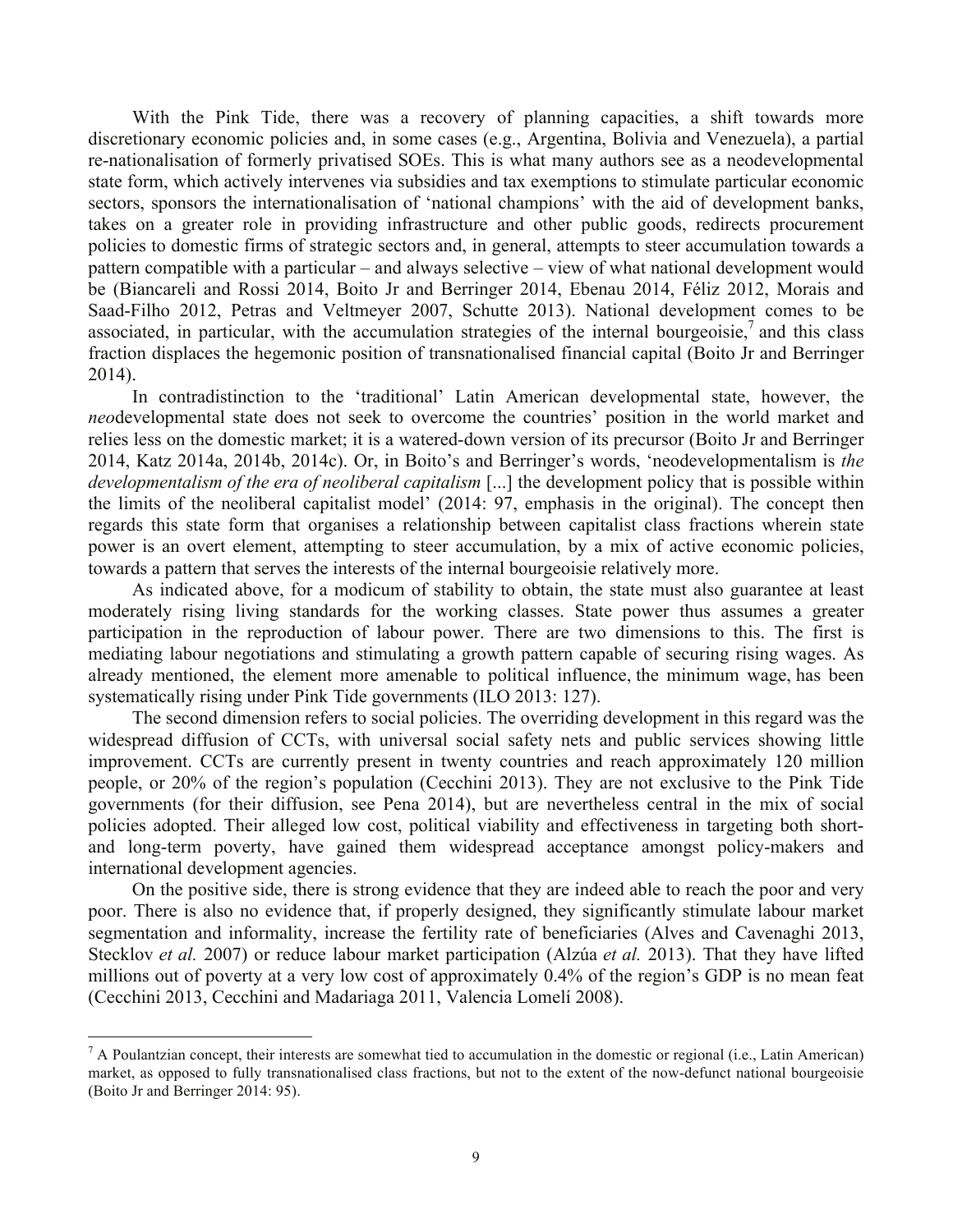Nevertheless, the claims about their capacity of achieving longer-term goals – breaking the intergenerational transmission of poverty – are much harder to sustain, and as of yet there is no evidence in this regard (Handa and Davis 2006, Valencia Lomelí 2008). Moreover, given the small amount of the benefits provided, in most cases poverty *vulnerability* is not adequately addressed, and improvements in the labour market were more important in reducing inequality. Finally, cheap though they might be, their cost-effectiveness is by no means demonstrated, given leakages and higher administrative costs as compared to universal programmes (Bastagli 2009, Handa and Davis 2006, Saad-Filho forthcoming, Stampini 2012). The extension of CCTs can thus be considered a welcome, if far from sufficient, development.

Summing up, the state form under the Pink Tide is characterised by a neo-corporatist pattern of mediating class relations, whose legitimacy depends on arbitrating between different classes and class fractions. Regarding material outcomes, this is done via i) a neodevelopmental participation in accumulation, with discretionary economic policies benefitting the internal bourgeoisie; ii) active labour market policies and rising minimum wages, benefitting formal workers; and iii) CCTs to reach the population in more destitute situations. It is now necessary to look at how this is associated to a political (i.e., not directly material) relation between the government and class entities. This is a twosided process. It comprehends, first, incorporating or co-opting the representatives of trade unions and social movements, who participate in the negotiation forums. As a corollary, it also involves isolating or repressing independent entities.

The central element is thus 'convincing' labour and social movements to abandon extrainstitutional mobilisation and direct action in favour of official channels. As part of this, many leaders of trade unions and social movements have been incorporated into the state apparatus, assuming offices (Antunes 2013, Castorina 2013, Farthing and Kohl 2014, Oliveira 2010, Webber 2014). To the extent that this is effective, it amounts to a routinisation of social conflicts and a curtailment of the tools popular sectors can use in their struggles, albeit in exchange for the possibility of sharing, to an extent, in the gains capital enjoys.

Many refer to this as the co-option of popular leaderships that, for particularistic reasons, *actively* support the state managers and de-mobilise their bases, which become *passive* supporters of the government (Braga 2012, Oliveira *et al.* 2010). Whilst in principle a valid analysis, co-option is actually a sub-group of the processes herein analysed, only applicable when some sort of 'treason' is in place. Overextending it to whenever entities abandon extra-institutional mobilisation and opt for negotiation both denies the agency of the bases, seen as incapable of going against the leaders, and downplays the possibility of there being actual gains in negotiations. It also focuses too much on the individual decisions of the leaders. The more general case is thus one of convincing the relevant strategic actors of limiting themselves to a negotiated institutional process. However this might happen, it does indeed imply abandoning a 'maximalist' perspective for, in turn, sharing in some of the gains that are possible under the constraints of the current pattern of accumulation.

The second element involved in this process is dividing class entities and social movements into 'good,' negotiating ones, and 'bad,' independent ones (Boito Jr *et al.* 2009, Castorina 2013, Galvão 2014, Webber 2014). A line is thus drawn between the demands that can be processed and those that must be ignored and repressed. Accumulation is thereby stabilised, and within certain limits negotiations around material distribution can be conducted by qualified class entities. This 'us versus them' approach creates divisions within the popular sectors, and thus further restricts the horizons of what is at stake in official negotiations (Modenesi 2012). Combined as it has been to actively repressing all forms of independent struggle, it leads to demobilisation and smaller independent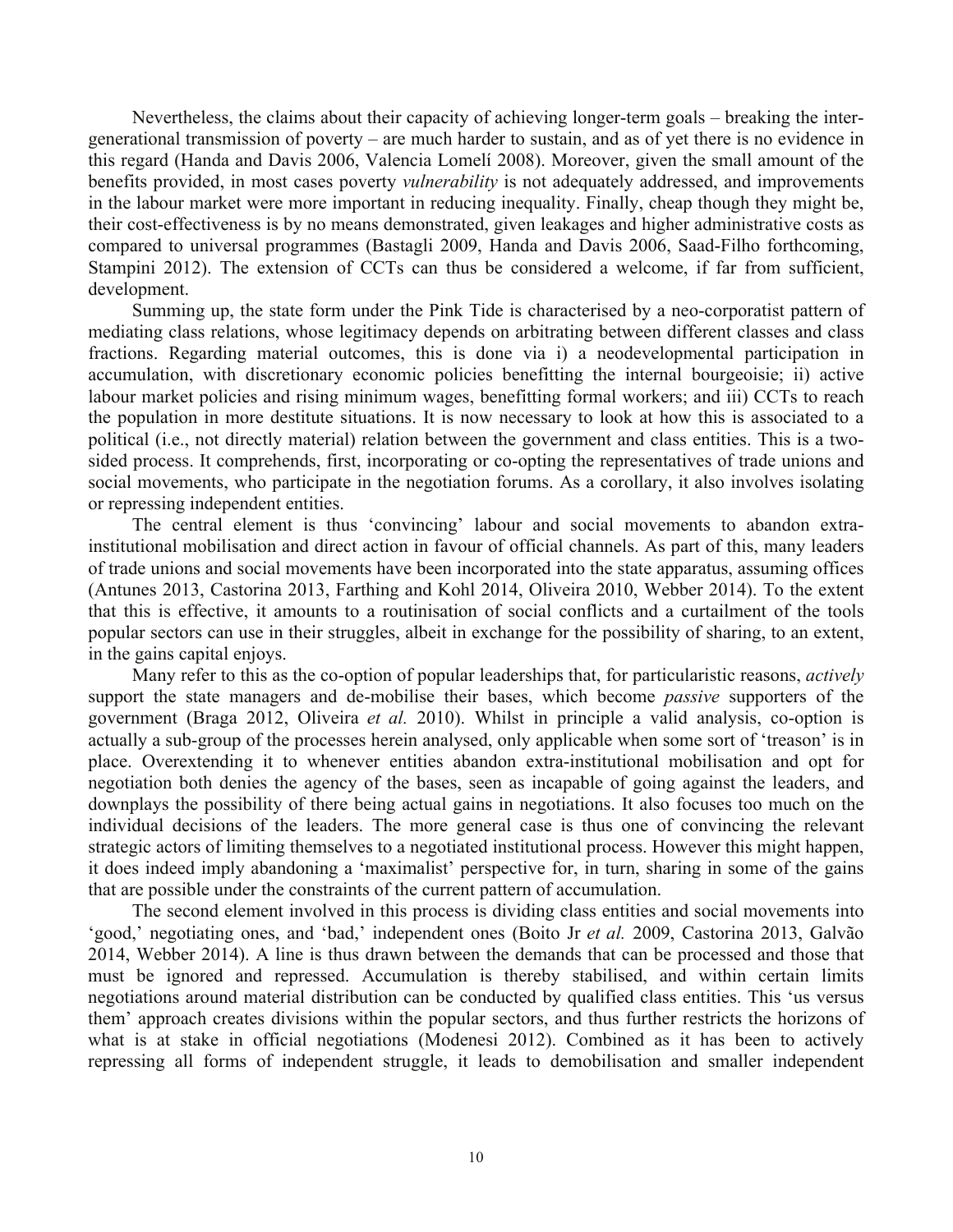grassroots organising. Ironically, then, in the mid-term it might hamper the continuity of reforms as it hinders popular mobilisation from below, an important element in obtaining concessions from capital.

All of these are widespread processes under Pink Tide governments, illustrated below. In Brazil, after the PT came to power it appointed many union leaders to key positions in the state apparatus, with which the *Central Única dos Trabalhadores* (CUT), the main trade union federation, became organically linked to the routine management of the state. Once a combative and innovative organisation, it was already moderating itself throughout the 1990s; with the PT in power, however, it opted for a clear negotiating strategy and abandoned tactics reliant on wide mobilisations of its base (Antunes 2013, Galvão 2014). As for the MST, they did not establish organic links with the government, but likewise opted for a negotiating strategy in which the resort to direct action was strongly curtailed (Antunes 2013, Vergara-Camus 2009, 2013, 2014).<sup>8</sup> Finally, independent struggles were met with indifference to their demands, repression and police violence, as the 2012 strike of federal university professors and the mass mobilisations of 2013 show.

In Argentina, the introduction of *Plan Jefes y Jefas de Hogar* (PJyJH), a CCT programme, had important implications for the unemployed workers organisations known as *piqueteros*, hitherto at the forefront of popular resistance to neoliberalism and the 2001-2002 crisis (Castorina 2013). The government selectively incorporated the leaders of certain organisations into the state apparatus to administer PJyJH benefits whilst repressing those that did not cooperate, and thus destroyed horizontal linkages between the various grassroots movements and stabilised conflicts. As for labour struggles, the Labour and Social Development ministries were reinstated as the site of tripartite negotiations. The state thus emerged as the arbiter of class relations and was capable of bringing important trade unions into this strategy, such as the *Confederación General del Trabajo de la República Argentina* (General Confederation of Labour of the Republic of Argentina, CGT) (Bonnet 2012, Bonnet and Piva 2012).

In the case of Bolivia a similar process ensued, as various organisations whence the *Movimiento al Socialismo* (Movement Towards Socialism – MAS, the left governing party since 2006) comes have become intertwined with the state apparatus and opted for institutional-based forms of struggle. The leaders of entities in between indigenous movements and trade unions, such as the *Confederación Sindical Única de Trabajadores Campesinos de Bolivia* (Unified Trade Union Confederation of Bolivian Peasant-Workers, CSUTCB), have assumed several positions in office (Farthing and Kohl 2014) and are important agents in implementing government policies (Webber 2014). This 'decolonisation' of the state, a central platform of the MAS government, has arguably led many marginalised groups to see themselves reflected in the state apparatus and allowed for real gains in negotiation processes (Ikemura Amaral 2014). It comes with a caveat, nevertheless. When social movements understand the state is not acquiescing to their demands and go for direct action – which, it must be remembered, stands behind the insurrectionary movement that culminated in MAS's rise to power (Webber 2011) –, they are deemed 'imperialist conspiracies' or the agents of foreign NGOs, and are repressed, as became clear in the TIPNIS conflict (Webber 2014, 2015).

This whole process receives its perhaps clearest expression in the thought of Álvaro García Linera, Bolivia's vice-president and a prolific theoretician. As he puts it, 'the Bolivian people have consolidated their historical unity around a *single* project for the state, the economy and the society' (García Linera 2011: 7, our emphasis). In fact, since the consolidation of the revolutionary process we would be witnessing the dissolution of the state form into society, creating an 'integral state' (p. 10), and the national-popular bloc – in all effect the government and its allies – would thus concentrate in

 $8$  The number of families in MST encampments dropped from 10,750 in 2002 to 4,570 in 2014 (CPT 2015). As a militant put it, 'When government is ours, it's worse. The MST stops organizing protests' (Vergara-Camus 2009: 186).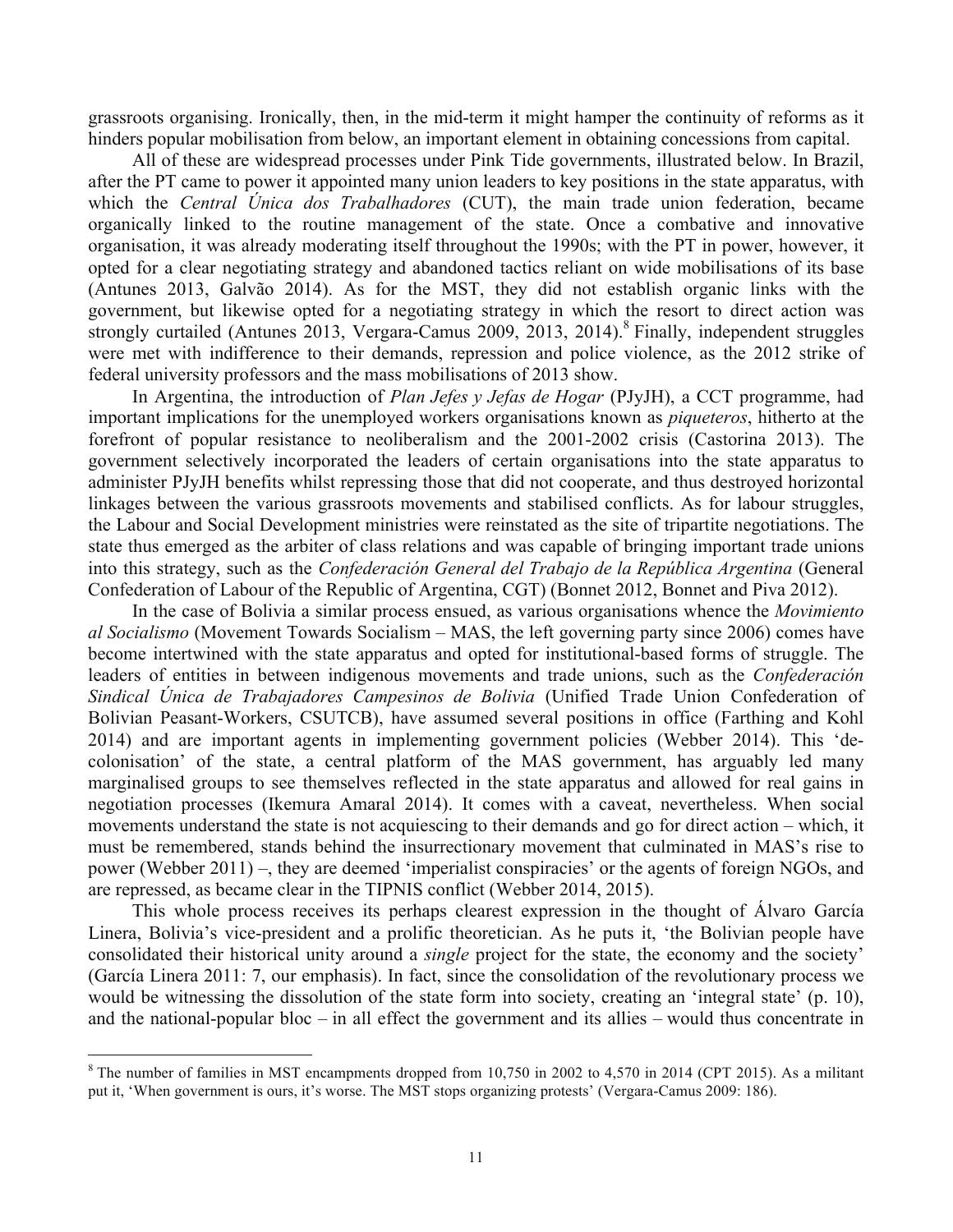itself all the 'creative tensions' of the revolution, which are (the only ones) capable of further advancing popular goals (p. 28). The corollary is that every mobilisation not contained within these limits, such as those of communities that resist extractivism, must of necessity be denounced as particularistic, counterproductive or even imperialist (Webber 2014). The state form is thus the arbiter of all that is progressive, and there are only two positions: one is either for it, and (critically) supports it from within, or a right-wing agent of counter-revolution. No progressive stance outside of the state's realm is possible. Whilst García Linera restricts his analysis to Bolivia, it can arguably be extended to encompass the strategies and rhetoric of various others Pink Tide governments.<sup>9</sup>

#### **4. FINAL REMARKS**

As presented above, Latin America has undergone a multifaceted process of social change in the past years that defies all summary interpretations. There were undeniable material gains for the popular classes, as inequality, poverty and labour informality levels decreased, in large measure due to the political initiative of Pink Tide governments. This has, nevertheless, occurred under very particular foreign conditions, given the coincidence of the commodities supercycle and abundant international liquidity. Whilst the latter did not *determine* the processes indicated above, they do seem to have played a contradictory enabling role, and their overall impact is still far from clear. Additionally, the Pink Tide governments have promoted problematic economic and political developments, which might sap the potential for a continued process of gains for the population.

Regarding the wider interpretive frameworks put forth above, little evidence is found in support of mainstream analyses. As Cornia (2012, 2014b) shows, inequality decreased more in those countries that further departed from neoliberalism, suggesting that it is not the strict obeisance of the Post-Washington Consensus, as this line advocates, that led to better results. Moreover, whilst highlighting the undeniable importance of the commodities boom, in some variants (e.g., Murillo *et al.* 2011, Weyland 2009) domestic factors and policy choices are overlooked, naturalised as almost an epiphenomenon of the foreign scenario.

The idea of a post-neoliberal state, in turn, underscores the social gains achieved, taking them as indicative of there being a fundamental change towards a pro-poor, inclusive growth pattern, as well as the more independent foreign policy of the Pink Tide governments. If this line duly emphasises certain gains for the working classes, it sheds little light on the shortcomings of these governments and the reasons behind their current troubles. Fundamentally, it disregards how interconnected are the dependence on commodity exports and the social policies put forward, the one financing the other, and the impact of class conciliation and the repression of independent forms of struggle.

It is for variants of the third framework that a stronger case can be made, with the following concepts being of particular relevance. Neo-corporatism suggests a state form that internalises class conflicts, circumscribing them to what is compatible with the prevailing pattern of accumulation. This is seen as an attempt to promote class conciliation by distributing material gains to various social movements and class fractions, whilst moderating their goals (Bonnet and Piva 2012). Neodevelopmentalism suggests a more active role for state power in coordinating the circuits of capital, which lifts the internal bourgeoisie to the hegemonic position and distributes some gains to subaltern classes to cement its supporting base, without attempting to change the countries'

 <sup>9</sup> As Sader (2013b) put it for Brazil: 'This group, which allegedly took to the left of PT to found PSOL [*Partido Socialismo e Liberdade*], quickly added itself, in a subordinate manner, to the right-wing attack on the government. [...] The extreme left [...] has, tacitly or explicitly, allied itself with the right against these [Pink Tide] governments.'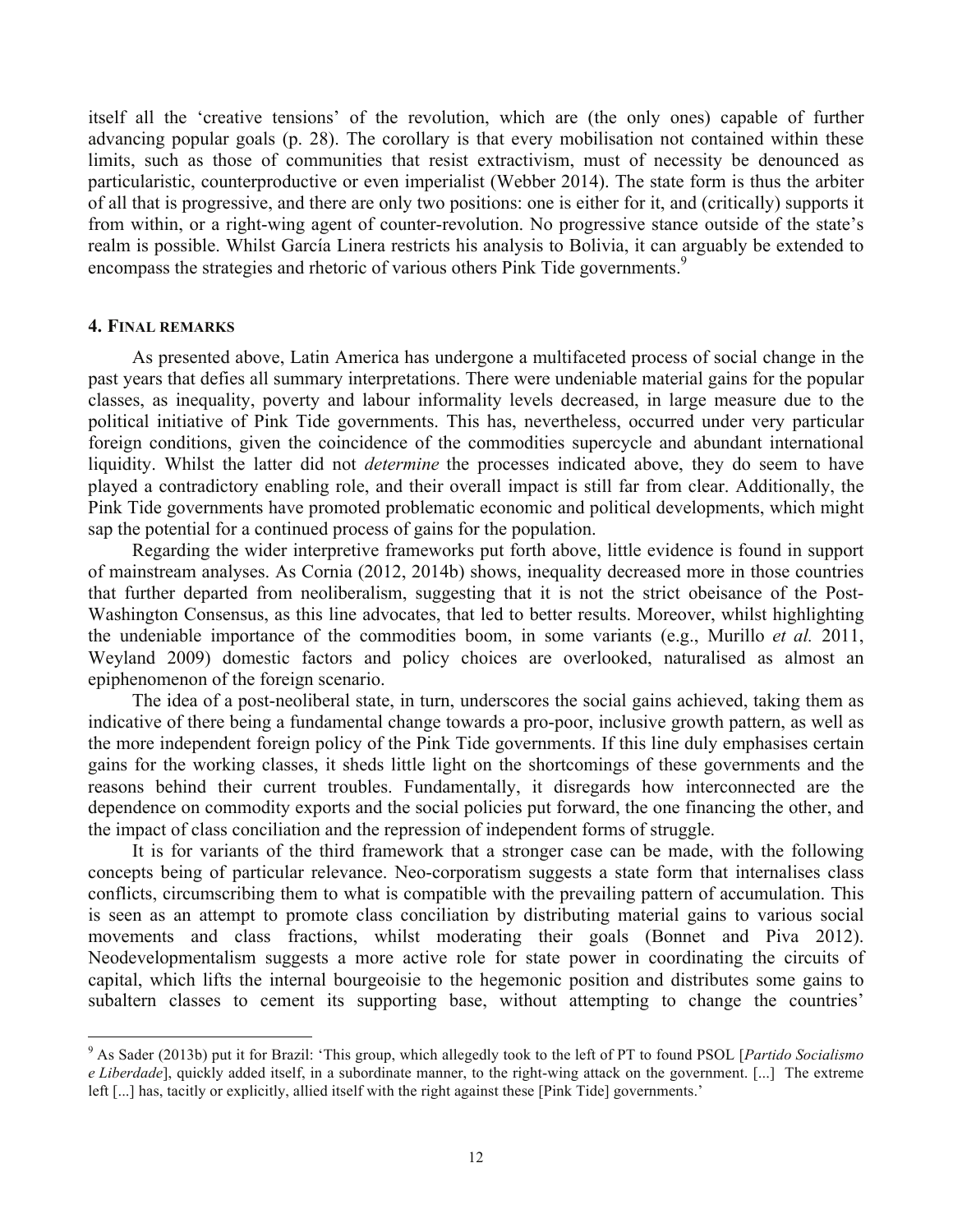international position (Boito Jr and Berringer 2014, Féliz 2012). The neo-extractivism or commodity consensus (Svampa 2013, Veltmeyer 2013) and the compensatory state theses (Gudynas 2009, 2012), in turn, highlight the dependence on resource-extraction, the state's role in fostering the latter and the use of taxes therefrom derived to buy the acquiescence of the popular classes.

A synthesis is proposed highlighting a common element to these concepts: how they describe processes of moderate reforms, which provide some gains to the working classes at the cost of avoiding more confrontational politics and popular empowerment. Hence, to different degrees, these governments have chosen the paths of least resistance in trying to advance a reformist project – specifically, neodevelopmentalism. They have strongly restricted their goals, adopted tactics consistent with this and got what was possible under these circumstances. Within this strategy, they have achieved 'the best of the worst,' neoliberalism with a social face. Lower informality combined to precarious employment, reducing inequality but only to the levels of the 1980s and achieving higher growth rates whilst cementing a peripheral insertion in the world market are illustrative. Neo-corporatism might thus be understood as an institutionality to manage the prevailing class relations within small margins, whilst preventing greater changes. In order to obtain this, the Pink Tide governments relied on permissive foreign conditions and, more importantly, progressively sapped the longer-term capacities that would allow for a sustained improvement of social conditions. There are two main processes in this latter regard. On the economic front, stimulating a neo-extractivist pattern of accumulation, with its negative consequences in terms of their insertion in the world market and associated class structures. And, on the political front, relying on class conciliation measures that i) tie the governments to the interests of several fractions of capital, forestalling attempts at wider economic restructuring, and ii) limit the potential of popular organisation and extra-institutional pressure, the main features capable of altering the balance of forces in favour of the popular classes. As foreign conditions worsen, the social formations are found in a debilitated position and the processes that sustained these governments in power are no longer operative. The predictable crisis that ensues is thus not expected to lead to a deepening of the progressive elements in these hybrid state forms, but rather to exclusionary adjustments. In the medium-term, then, the most realistic option these paths of least resistance represent might erode their conditions of existence, ironically becoming the more utopic ones.

This underscores the dangers of broad political fronts and minimalist reformist programmes. Their very condition of success in the short-term – appealing to a broad section of the population and avoiding overt conflict – creates the constraint that they are incapable of confronting established (capitalist) interests. On the contrary, the economic and political dynamics that unfold are all geared towards class conciliation and incremental reforms, preventing more transformative actions. In this sense, there is a strategic complementarity between neo-corporatism, neodevelopmentalism and a social policy mix based on CCTs financed via foreign reserves forthcoming in a neo-extractivist pattern of accumulation. These are all mechanisms for social compromise that, compared to the preceding phase of strict neoliberalism, allow for relatively greater gains for the working classes, albeit at the cost of preventing the empowering of the latter, contentious politics and a clearer break with the prevailing productive and class structure.

Whilst it is beyond the scope of this paper to try to discern the precedence or causation of each of these elements, it is argued that over time, through a trial-and-error process, they reinforce and support each other: as neo-extractivism offers funding for CCTs there is interest in stimulating it, CCTs together with rising real minimum wages sustain popular approval of the governments, and the ensuing results in terms of faster growth and lower inequality and poverty legitimate neo-corporatist, conciliatory class relations – which, in turn, help guarantee the interests of local capitalists and so on. This does not in any sense imply that such an arrangement is stable in the long-term. In fact, the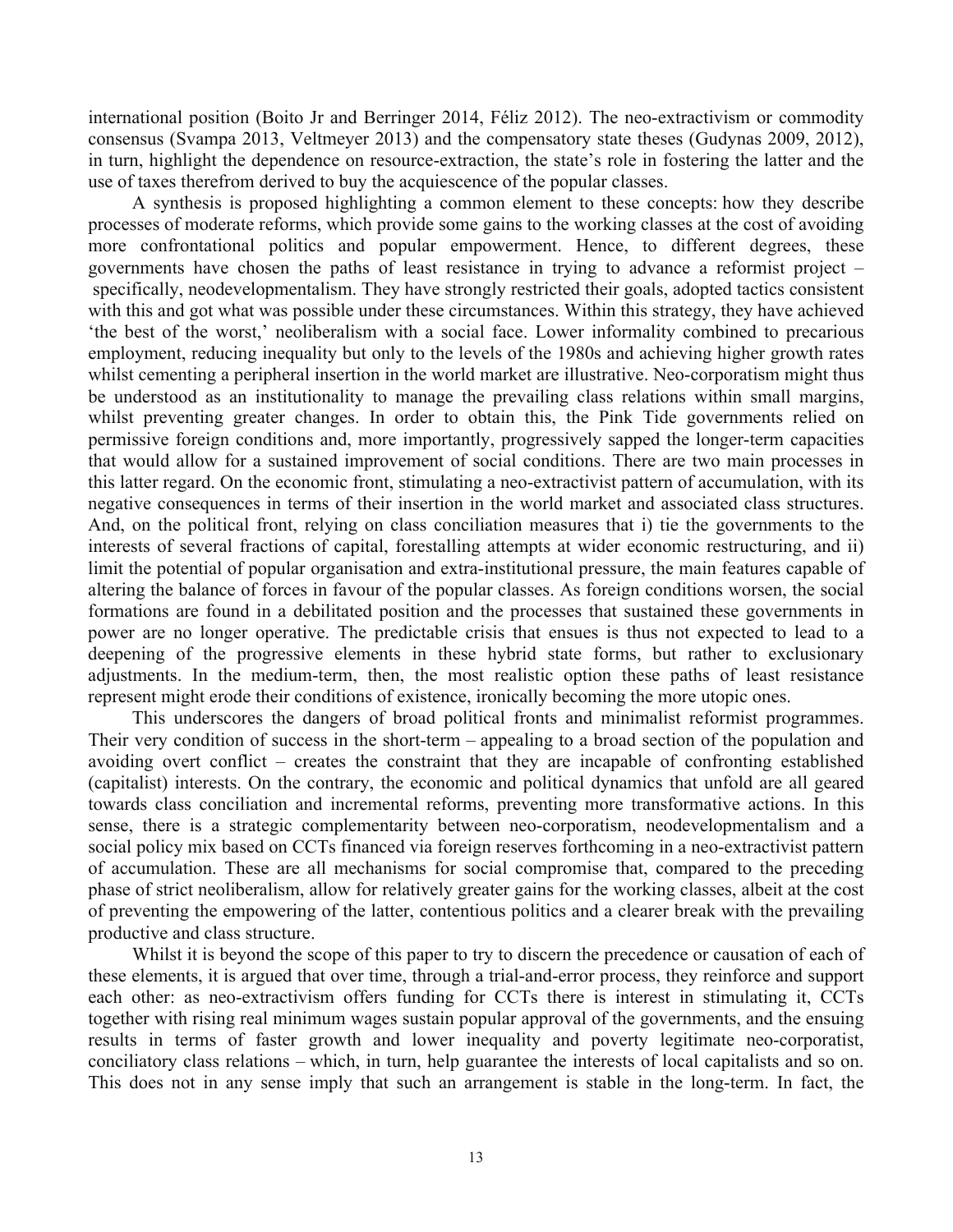argument is precisely that this least-resistance strategy becomes increasingly vulnerable. What the idea of strategic complementarity conveys is, on the other hand, that through a series of processes (experimentation, political manoeuvring, imitation/inspiration from neighbouring countries...) there is a *tendency* for these economic and political forms to develop alongside each other and forestall alternatives in any single dimension (e.g., 'why go for independent labour mobilisation when neocorporatism has been bringing about wage gains?' or 'why attempt a larger overhaul of macroeconomic policies if this would require confronting powerful interests and it has allowed for growth with redistribution?' – not to mention the more vexing question of how to do so without strong popular organisation). Attempting to change one dimension without supporting transformations in the others is hence extremely hard. The different elements are thus likely to stand and fall together, in the latter case particularly if subjected to foreign-determined shocks, but in so doing will still obviously have been path-shaping processes whose legacy will continue to mark the history of Latin America in years to come, for better or for worse.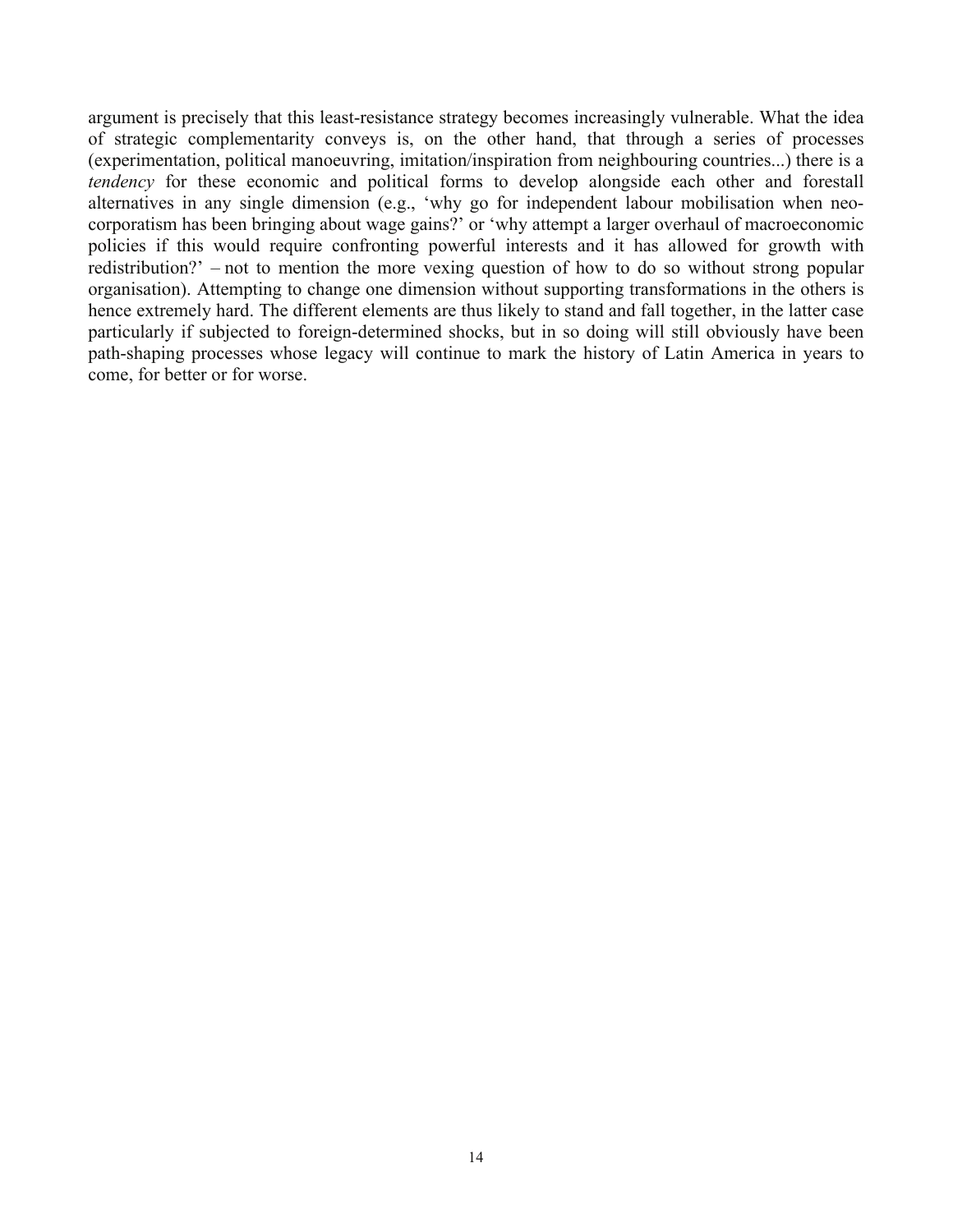#### **REFERENCES**

- Alves, J. E. D. and Cavenaghi, S., 2013. O Programa Bolsa Família e as taxas de fecundidade no Brasil. *In:* Campello, T. and Neri, M. C. eds. *Programa Bolsa Família: uma década de inclusão e cidadania.* Brasília: IPEA, 233-246.
- Alzúa, M., Cruces, G. and Ripani, L. 2013. Welfare programs and labor supply in developing countries: experimental evidence from Latin America. *Journal of Population Economics,* 26(4), 1255-1284.
- Antunes, R., 2013. Trade unions, social conflict, and the political left in present-day Brazil: between breach and compromise. *In:* Webber, J. R. and Carr, B. eds. *The new Latin American left. Cracks in the empire.* Plymouth: Rowman & Littlefield, 255-275.
- Arsel, M. 2012. Between 'Marx and markets'? The state, the 'left turn' and nature in Ecuador. *Tijdschrift voor economische en sociale geografie,* 103(2), 150-163.
- Arsel, M. and Angel, N. A. 2012. "Stating" Nature's Role in Ecuadorian Development: Civil Society and the Yasuní-ITT Initiative. *Journal of Developing Societies,* 28(2), 203-227.
- Bastagli, F. 2009. From social safety net to social policy? The role of conditional cash transfers in welfare state development in Latin America. *IPC-IG Working Papers,* (60), 1-32.
- Biancareli, A. M. and Rossi, P. 2014. A política macroeconômica em uma estratégia socialdesenvolvimentista. *Revista Brasileira de Planejamento e Orçamento,* 4(1), 21-38.
- Bogliaccini, J. A. 2013. Trade Liberalization, Deindustrialization, and Inequality: Evidence from Middle-Income Latin American Countries. *Latin American Research Review,* 48(2), 79-105.
- Boito Jr, A. and Berringer, T. 2014. Social Classes, Neodevelopmentalism, and Brazilian Foreign Policy under Presidents Lula and Dilma. *Latin American Perspectives,* 41(5), 94-109.
- Boito Jr, A., Galvão, A. and Marcelino, P. 2009. Brasil: o movimento sindical e popular na década de 2000. *Observatorio social de América Latina,* 10(26), 35-55.
- Bonnet, A., 2012. La crisis del Estado neoliberal en la Argentina. *In:* Rey, M. T. ed. *El estado en América Latina: continuidades y rupturas.* Santiago: Editorial ARCIS, 279-302.
- Bonnet, A. and Piva, A., 2012. Un análisis de los cambios en la forma de estado en la posconvertibilidad. *In:* Grigera, J. ed. *Argentina después de la convertibilidad (2002-2011).* Buenos Aires: Imago Mundi, 3-31.
- Brady, D., Kaya, Y. and Gereffi, G. 2011. Stagnating Industrial Employment in Latin America. *Work and Occupations,* 38(2), 179-220.
- Braga, R., 2012. *A política do precariado: do populismo à hegemonia lulista.* São Paulo: Boitempo.
- Bresser-Pereira, L. C. 2011. An account of new developmentalism and its structuralist macroeconomics. *Revista de Economia Política,* 31(3), 493-502.
- Bresser-Pereira, L. C. 2012a. Structuralist macroeconomics and the new developmentalism. *Revista de Economia Política,* 32(3), 347-366.
- Bresser-Pereira, L. C. 2012b. Summing Up Structuralist Development Macroeconomics and New Developmentalism. *Challenge,* 55(5), 59-78.
- Burchardt, H.-J. and Dietz, K. 2014. (Neo-)extractivism a new challenge for development theory from Latin America. *Third World Quarterly,* 35(3), 468-486.
- Caldentey, E. P. and Vernengo, M. 2010. Back to the future: Latin America's current development strategy. *Journal of Post Keynesian Economics,* 32(4), 623-644.
- Castañeda, J. 2006. Latin America's left turn. *Foreign Affairs,* 85(3), 28-43.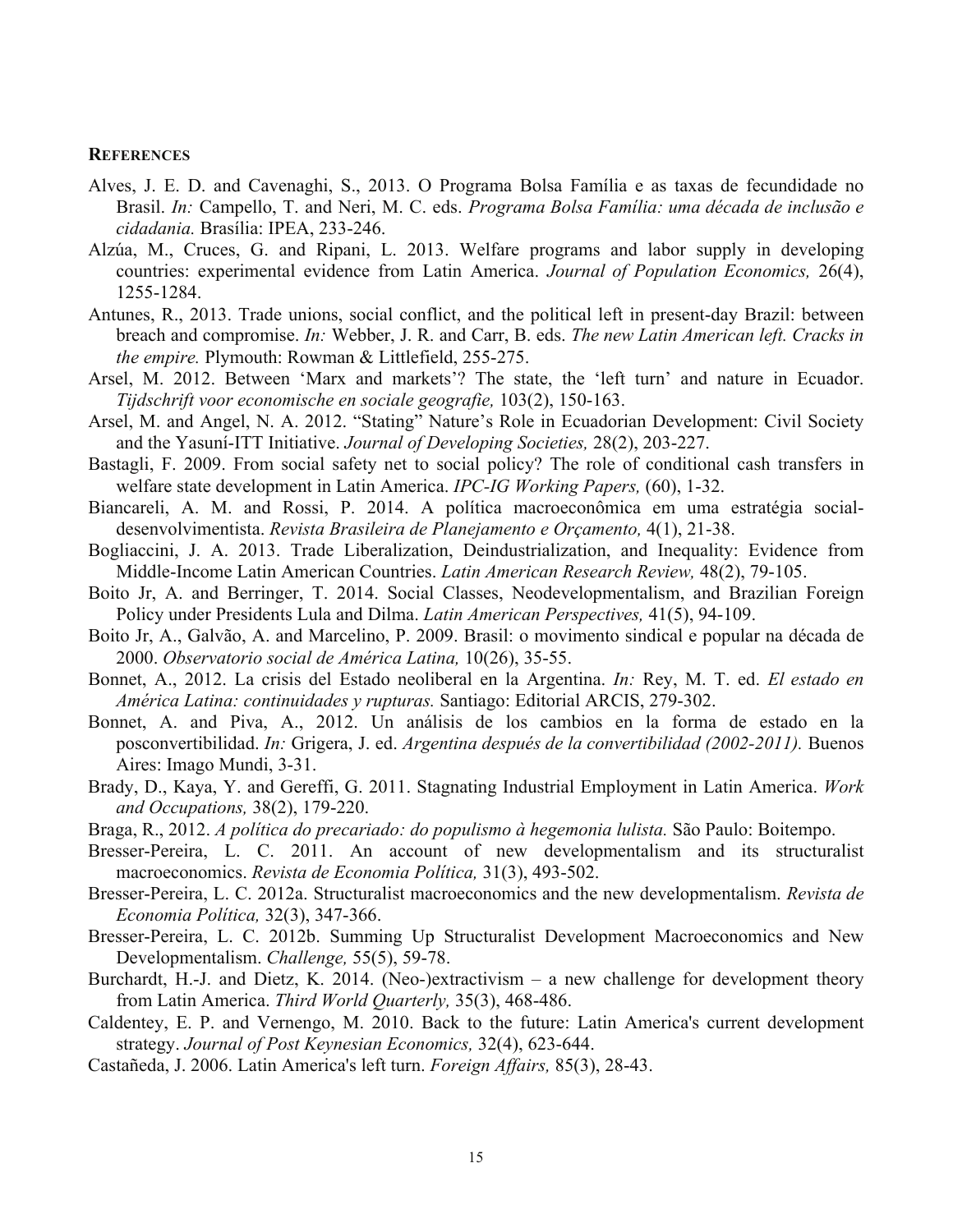- Castorina, E., 2013. Crisis and recomposition in Argentina. *In:* Webber, J. R. and Carr, B. eds. *The new Latin American left. Cracks in the empire.* Plymouth: Rowman & Littlefield, 233-254.
- Castorina, E., 2014. The reproduction of democratic neoliberalism in Argentina: Kirchner's 'solution' to the crisis of 2001. *In:* Spronk, S. and Webber, J. R. eds. *Crisis and contradiction: Marxist perspectives on Latin America in the Global Political Economy.* Leiden: Brill, 73-97.
- Cecchini, S., 2013. Transferências condicionadas na América Latina e Caribe: da inovação à consolidação. *In:* Campello, T. and Neri, M. C. eds. *Programa Bolsa Família: uma década de inclusão e cidadania.* Brasília: IPEA, 367-396.
- Cecchini, S. and Madariaga, A., 2011. *Conditional cash transfers programmes: the recent experience in Latin America and the Caribbean.* Santiago: ECLAC.
- CEPAL, 2007. *Progreso técnico y cambio estructural en América Latina.* Santiago: Naciones Unidas.
- Cimoli, M., Porcile, G. and Rovira, S. 2010. Structural change and the BOP-constraint: why did Latin America fail to converge? *Cambridge Journal of Economics,* 34(2), 389-411.
- Cornia, G. A. 2012. Inequality trends and their determinants: Latin America over 1990 2010. *WIDER Working Papers,* (2012/09), 1-46.
- Cornia, G. A., ed., 2014a. *Falling inequality in Latin America: policy changes and lessons.* Oxford: Oxford University Press.
- Cornia, G. A. 2014b. Income inequality in Latin America: recent decline and prospects for its further reduction. *DISEI Working papers,* 2014(14).
- Corrêa, V. P., Santos, C. H. and Filho, N. A., 2013. Structural changes in Brazil advances and limits. *2013 IIPPE Conference.* The Hague.
- CPT, 2015. Série histórica de acampamentos. [online]. Available from: http://www.cptnacional.org.br/ [Accessed 10/05/2015].
- de Medeiros, C. A. 2009. Asset-stripping the state: political economy of privatization in Latin America. *New Left Review,* (55), 109-132.
- de Medeiros, C. A. 2011. The Political Economy of Institutional Change and Economic Development in Latin American Economies. *Journal of Economic Issues,* XLV(2), 289-300.
- Dello Buono, R. A. and Bell Lara, J., 2006. *Imperialism, neoliberalism and social struggles in Latin America.* Leiden: Brill.
- Ebenau, M. 2014. Comparative capitalisms and Latin American neodevelopmentalism: A critical political economy view. *Capital & Class,* 38(1), 102-114.
- ECLAC, 2010. *Economic survey of Latin America and the Caribbean 2009-2010: The distributive impact of public policies.* Santiago: ECLAC.
- ECLAC, 2014. *Economic survey of Latin America and the Caribbean 2014: Challenges to sustainable growth in a new external context.* Santiago: ECLAC.
- Edwards, S., 2010. *Left behind: Latin America and the false promise of populism.* Chicago: University of Chicago Press.
- Farthing, L. C. and Kohl, B., 2014. *Evo's Bolivia: continuity and change.* Austin: University of Texas Press.
- Féliz, M. 2012. Neo-developmentalism: Beyond Neoliberalism? Capitalist Crisis and Argentinas Development since the 1990s. *Historical Materialism,* 20(2), 105-123.
- Fine, B., Lapavitsas, C. and Pincus, J., 2001. *Development policy in the twenty-first century: beyond the post-Washington consensus.* London: Routledge.
- Flores-Macias, G., 2012. *After neoliberalism? : the left and economic reforms in Latin America.*  Oxford ; New York: Oxford University Press.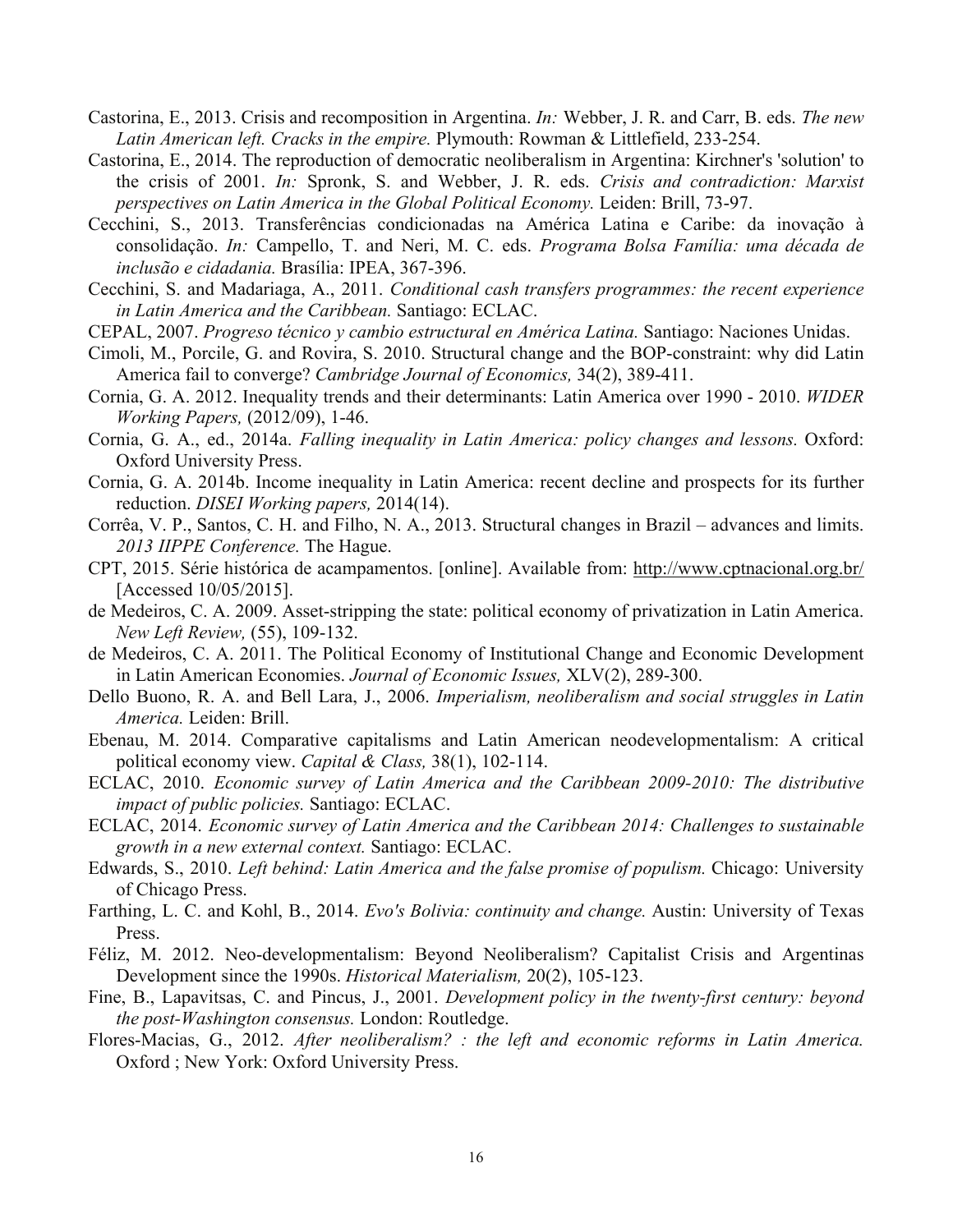- Frenkel, R. and Rapetti, M. 2012. External fragility or deindustrialization: what is the main threat to Latin American countries in the 2010s? *World Economic Review,* 1, 37-57.
- Galvão, A. 2014. The Brazilian Labor Movement under PT Governments. *Latin American Perspectives,* 41(5), 184-199.
- García Linera, A., 2011. *Las tensiones creativas de la revolución: la quinta fase del proceso de cambio.* La Paz: Vicepresidencia del Estado Plurinacional de Bolivia.
- Gonçalves, R.*, et al.*, 2009. Vulnerabilidad estructural externa en América Latina. *In:* Arceo, E. O. and Basualdo, E. M. eds. *Los condicionantes de la crisis en América Latina: inserción internacional y modalidades de acumulación.* Buenos Aires: CLACSO, 119-138.
- Goodale, M. and Postero, N., 2013. *Neoliberalism, interrupted: social change and contested governance in contemporary Latin America.* Stanford: Stanford University Press.
- Gudynas, E., 2009. Diez tesis urgentes sobre el nuevo extractivismo: contextos y demandas bajo el progresismo sudamericano actual. *In:* Schuldt, J.*, et al.* eds. *Extractivismo, política y sociedad.* Quito: Centro Andino de Acción Popular – CAAP & Centro Latinoamericano de Ecología Social – CLAES, 187-225.
- Gudynas, E. 2012. Estado compensador y nuevos extractivismos: las ambivalencias del progresismo sudamericano. *Nueva Sociedad,* 237, 128-146.
- Handa, S. and Davis, B. 2006. The Experience of Conditional Cash Transfers in Latin America and the Caribbean. *Development Policy Review,* 24(5), 513-536.
- Hershberg, E. and Rosen, F., eds., 2006a. *Latin America after neoliberalism. Turning the Tide in the 21st Century?* New York: The New Press.
- Hershberg, E. and Rosen, F., 2006b. Turning the tide? *In:* Hershberg, E. and Rosen, F. eds. *Latin America after neoliberalism. Turning the Tide in the 21st Century?* New York: The New Press, 1- 25.
- Ikemura Amaral, A., 2014. *Os caminhos da politização da indigeneidade: um estudo sobre a identidade indígena na política boliviana pós-1985.* Dissertação (Mestrado em Ciência Política). Universidade de São Paulo.
- ILO, 2002. *2002 labour overview Latin America and the Caribbean.* Lima: ILO.
- ILO, 2013. *2013 labour overview Latin America and the Caribbean.* Lima: ILO.
- Katz, C., 2014a. ¿Qué es el neo-desarrollismo? I Una visión crítica. Economía. *Claudio Katz personal webpage* [online]. Available from: http://katz.lahaine.org/?p=232 [Accessed 20/10/2014].
- Katz, C., 2014b. ¿Qué es el neo-desarrollismo? II Una visión crítica. Argentina y Brasil. *Claudio Katz personal webpage* [online]. Available from: http://katz.lahaine.org/?p=233 [Accessed 20/10/2014].
- Katz, C., 2014c. ¿Qué es el neo-desarrollismo? III Una visión crítica. Teoría y política. *Claudio Katz personal webpage* [online]. Available from: http://katz.lahaine.org/?p=234 [Accessed 20/10/2014].
- Katz, C. 2015. Dualities of Latin America. *Latin American Perspectives,* 42(4), 10-42.
- Keifman, S. N. and Maurizio, R., 2014. Changes in labour market conditions and policies, and their impact on wage inequality during the last decade. *In:* Cornia, G. A. ed. *Falling inequality in Latin America: policy changes and lessons.* Oxford: Oxford University Press, 251-273.
- Kozloff, N., 2008. *Revolution! : South America and the rise of the new left.* 1st ed. ed. Basingstoke: Palgrave Macmillan.
- Leiva, F. I., 2008. *Latin American neostructuralism: The Contradictions of Post-Neoliberal Development.* Minneapolis and London: University of Minnesota Press.
- Levitsky, S. and Roberts, K. M., eds., 2011. *The resurgence of the Latin American left.* Baltimore: Johns Hopkins University Press.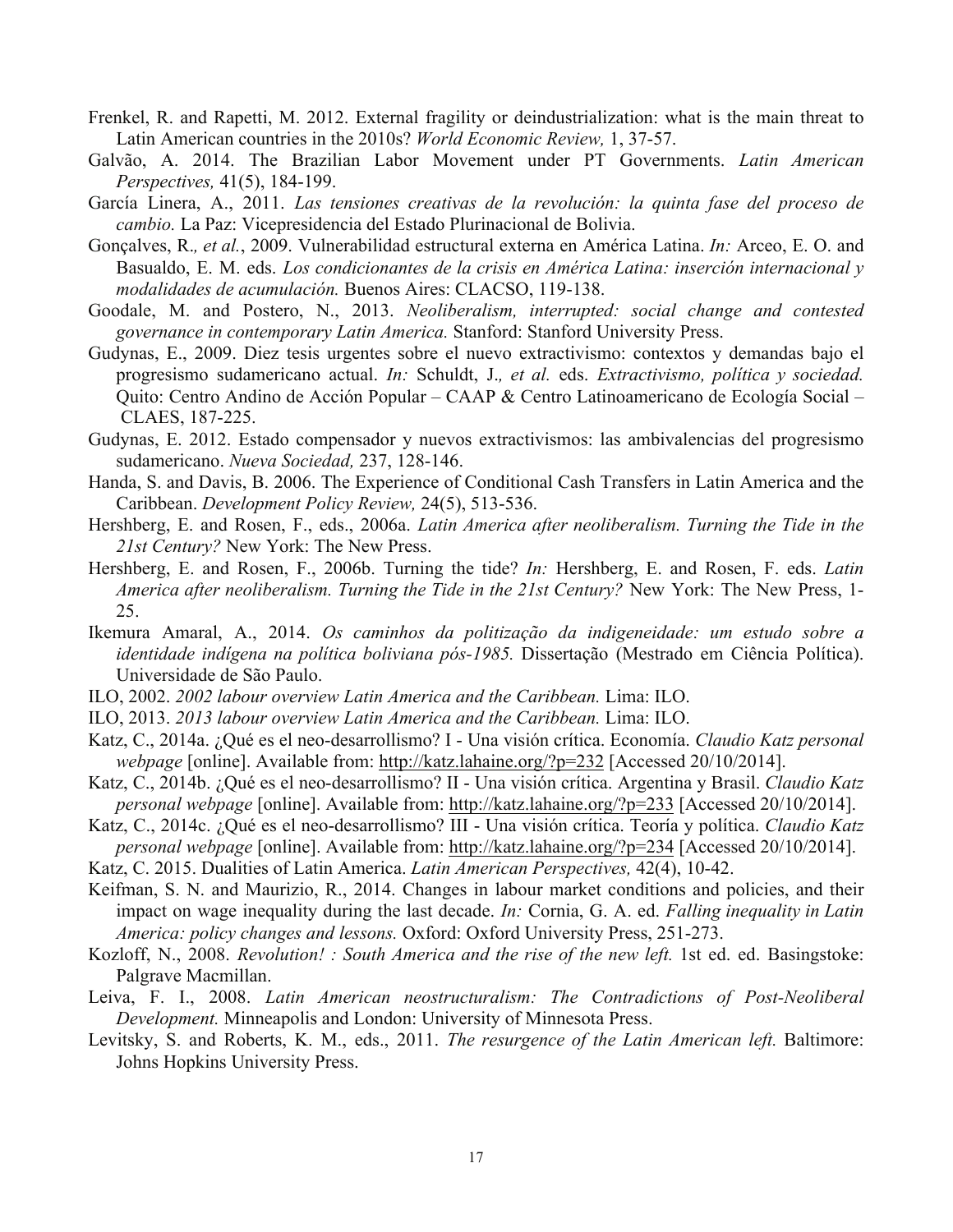- López, E. and Vértiz, F., 2012. Capital transnacional y proyectos nacionales de desarrollo en América Latina. Las nuevas lógicas del extractivismo neodesarrollista. *Herramienta* [online], 50. Available from: http://www.herramienta.com.ar/revista-herramienta-n-50/capital-transnacional-y-proyectosnacionales-de-desarrollo-en-america-latin.
- Lopez-Calva, L. F. and Lustig, N., eds., 2010. *Declining inequality in Latin America: a decade of progress?* Washington DC and New York: United Nations Development Programme and Brookings Institution Press.
- Lustig, N., Lopez-Calva, L. F. and Ortiz-Juarez, E. 2013. Declining Inequality in Latin America in the 2000s: The Cases of Argentina, Brazil, and Mexico. *World Development,* 44(0), 129-141.
- Macdonald, L. and Ruckert, A., 2009. *Post-neoliberalism in the Americas.* Basingstoke: Palgrave Macmillan.
- Modenesi, M., 2012. Revoluciones pasivas en América Latina: una aproximación gramsciana a la caracterización de los gobiernos progresistas de inicio del siglo. *In:* Rey, M. T. ed. *El estado en América Latina: continuidades y rupturas.* Santiago: Editorial ARCIS, 139-166.
- Morais, L. and Saad-Filho, A. 2012. Neo-Developmentalism and the Challenges of Economic Policy-Making under Dilma Rousseff. *Critical Sociology,* 38(6), 789-798.
- Murillo, M. V., Oliveros, V. and Vaishnav, M., 2011. Economic constraints and presidential agency. *In:* Levitsky, S. and Roberts, K. M. eds. *The resurgence of the Latin American left.* Baltimore: Johns Hopkins University Press, 52-70.
- Ocampo, J. A. 2007. The Macroeconomics of the Latin American Economic Boom. *CEPAL Review,* (93), 7-28.
- Ocampo, J. A. 2009. Latin America and the global financial crisis. *Cambridge Journal of Economics,* 33(4), 703-724.
- Ocampo, J. A. 2014. Latin America's mounting economic challenges. *Baker Institute Issue Briefs,* 10.17.14, 1-8.
- Oliveira, F. d., 2010. Hegemonia às avessas. *In:* Oliveira, F. d., Braga, R. and Rizek, C. S. eds. *Hegemonia às avessas: economia, política e cultura na era da servidão financeira.* São Paulo, SP: Boitempo, 21-27.
- Oliveira, F. d., Braga, R. and Rizek, C. S., eds., 2010. *Hegemonia às avessas: economia, política e cultura na era da servidão financeira.* São Paulo, SP: Boitempo.
- Palma, J. G. 2010. Why has productivity growth stagnated in most Latin American countries since the neo-liberal reforms? *Cambridge Working Papers in Economics,* (1030), 1-44.
- Panizza, F., 2009. *Contemporary Latin America : development and democracy beyond the Washington consensus.* London: Zed.
- Pena, P. 2014. The politics of the diffusion of conditional cash transfers in Latin America. *BWPI Working Papers,* (201), 1-32.
- Petras, J. and Veltmeyer, H. 2007. The 'development state' in Latin America: Whose development, whose state? *Journal of Peasant Studies,* 34(3), 371-407.
- Pinto, E. C. 2011. O eixo sino-americano e a inserção externa brasileira: antes e depois da crise. *Textos para discussão do IPEA,* (1652), 1-61.
- Piva, A. 2011. Una aproximación a los cambios en la Forma de Estado en Argentina (2002 2009). *Theomai: estudios sobre sociedad, naturaleza y desarrollo,* (23), 1-23.
- Portes, A. and Hoffman, K. 2003. Latin American Class Structures: Their Composition and Change during the Neoliberal Era. *Latin American Research Review,* 38(1), 41-82.
- Ray, R.*, et al.*, eds., 2015. *China in Latin America: lessons for south-south cooperation and sustainable development.* Boston: Boston University's Global Economic Governance Initiative (GEGI).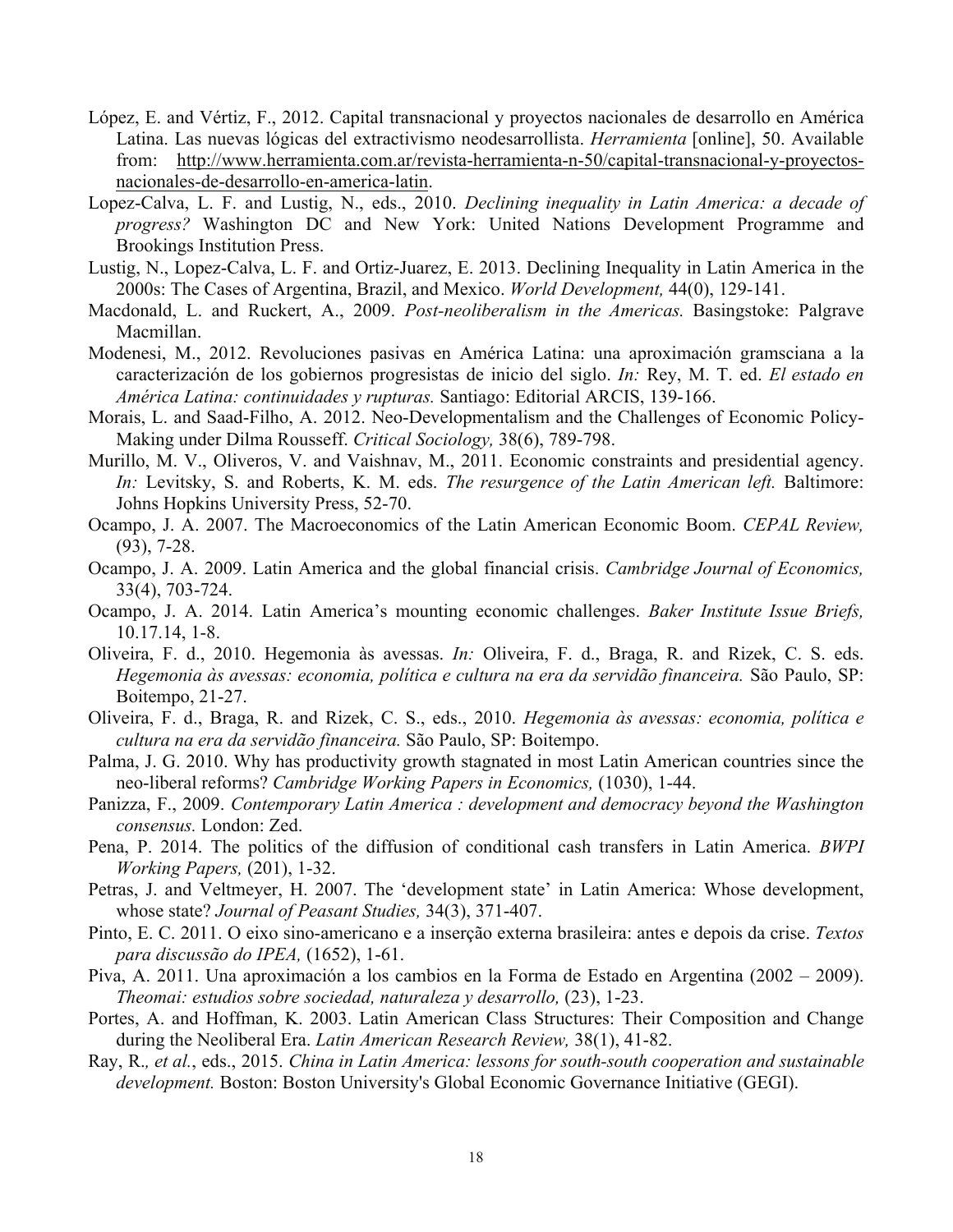- Regalado, R., 2007. *Latin America at the crossroads: domination, crisis, social struggles, and political alternatives for the left.* Melbourne, Vic. ; London: Ocean.
- Robinson, W. I., 2008. *Latin America and global capitalism. A critical globalization perspective.*  Baltimore: The John Hopkins University Press.
- Rodríguez-Garavito, C., Barret, P. and Chavez, D., 2008. Utopia reborn? Introduction to the study of the new Latin American left. *In:* Barret, P., Chavez, D. and Rodríguez-Garavito, C. eds. *The new Latin American left: utopia reborn.* London: Pluto Press, 1-41.
- Saad-Filho, A. 2010. Neoliberalism, democracy, and development policy in Brazil. *Development and Society,* 39(1), 1-28.
- Saad-Filho, A. forthcoming. Social policy for neoliberalism: the Bolsa Família Programme in Brazil.
- Saad-Filho, A. and Weeks, J. 2013. Curses, Diseases and Other Resource Confusions. *Third World Quarterly,* 34(1), 1-21.
- Sader, E., 2011. *The new mole: paths of the Latin American left.* London: Verso.
- Sader, E., ed., 2013a. *10 anos de governos pós-neoliberais no Brasil: Lula e Dilma.* Rio de Janeiro: FLACSO-Brasil.
- Sader, E., 2013b. Por que a extrema esquerda fracassou. *Blog do Emir* [online]. Available from: http://www.cartamaior.com.br/?/Blog/Blog-do-Emir/Por-que-a-extrema-esquerdafracassou/2/29430 [Accessed 05/02/2015].
- Schutte, G. R. 2013. Brazil: New Developmentalism and the Management of Offshore Oil Wealth. *European Review of Latin American and Caribbean Studies,* (95), 49-70.
- Silva, E., 2009. *Challenging neoliberalism in Latin America.* Cambridge: Cambridge University Press.
- Spronk, S. and Webber, J. R., 2014a. *Crisis and contradiction: Marxist perspectives on Latin America in the Global Political Economy.* Leiden: Brill.
- Spronk, S. and Webber, J. R., 2014b. Introduction: systemic logics and historical specificities. *In:* Spronk, S. and Webber, J. R. eds. *Crisis and contradiction: Marxist perspectives on Latin America in the Global Political Economy.* Leiden: Brill, 1-25.
- Stampini, M. 2012. The growth of conditional cash transfers in Latin America and the Caribbean: did they go too far? *IZA Policy Papers,* (49), 1-30.
- Stecklov, G.*, et al.* 2007. Unintended effects of poverty programmes on childbearing in less developed countries: Experimental evidence from Latin America. *Population Studies,* 61(2), 125-140.
- Svampa, M. 2013. Consenso de "commodities" y lenguajes de valoración en América Latina. *Nueva Sociedad,* (244), 30-46.
- Valencia Lomelí, E. 2008. Conditional Cash Transfers as Social Policy in Latin America: An Assessment of their Contributions and Limitations\*. *Annual Review of Sociology,* 34(1), 475-499.
- Veltmeyer, H. 2013. The political economy of natural resource extraction: a new model or extractive imperialism? *Canadian Journal of Development Studies/Revue canadienne d'études du développement,* 34(1), 79-95.
- Vergara-Camus, L. 2009. The Politics of the MST: Autonomous Rural Communities, the State, and Electoral Politics. *Latin American Perspectives,* 36(4), 178-191.
- Vergara-Camus, L., 2013. Revolution in times of neoliberal hegemony: the political strategy of the MST in Brazil and the EZLN in Mexico. *In:* Webber, J. R. and Carr, B. eds. *The new Latin American left. Cracks in the empire.* Plymouth: Rowman & Littlefield, 95-115.
- Vergara-Camus, L., 2014. Sugarcane ethanol: the hen of the golden eggs? Agribusiness and the state in Lula's Brazil. *In:* Spronk, S. and Webber, J. R. eds. *Crisis and contradiction: Marxist perspectives on Latin America in the Global Political Economy.* Leiden: Brill, 211-235.
- Webber, J. R., 2011. *Red October: left-indigenous struggles in modern Bolivia. Leiden: Brill.*